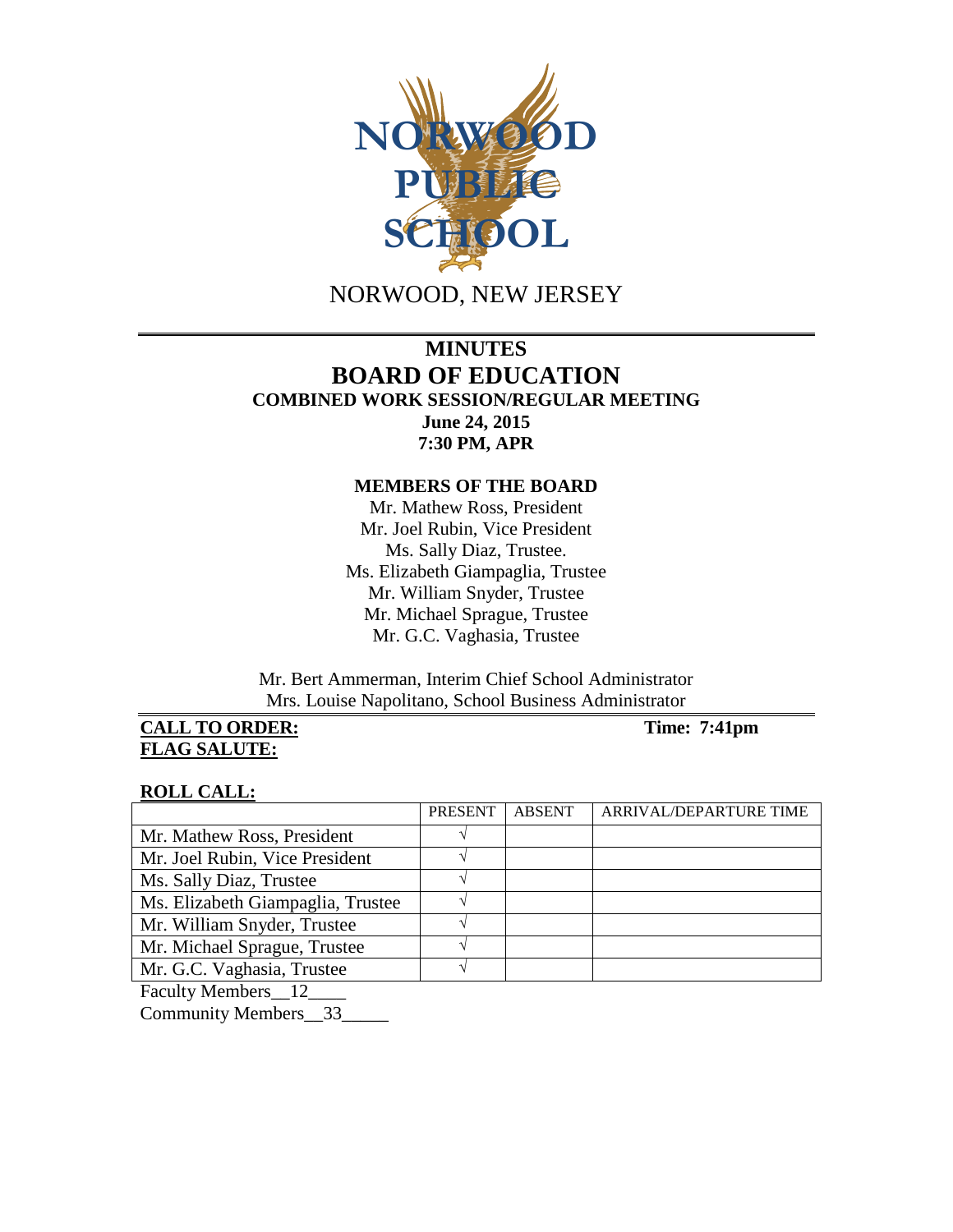# **OPEN PUBLIC PORTION MEETING ACT STATEMENT:**

Pursuant to the Open Public Meetings Act, Chapter 231, Laws of New Jersey 1975, notice of this meeting, its date, time and place have been posted on the Board's official bulletin board, and it has been delivered to The Record newspaper circulated in the District at least 48 hours prior to the time for this meeting. The Board will meet in executive session immediately following to discuss personnel and contractual matters.

## **DISCUSSION OF CORRESPONDENCE:**

## **INFORMATIONAL ATTACHMENTS:**

- June 2015 Calendar (Attachment A)
- June Enrollment Report (Attachment B)
- June Child Study Team Student Count (Attachment C)

#### **MEETING CALENDAR**

| Date            | TIME    | <b>PLACE</b>   | <b>PURPOSE</b>          |
|-----------------|---------|----------------|-------------------------|
| July 27, 2015   | 7:30 PM | School Library | <b>Combined Meeting</b> |
| August 11, 2015 | 7:00 PM | School Library | <b>Combined Meeting</b> |

## **PRESIDENT'S STATEMENT:**

### **COMMITTEE REPORTS:**

- 1. **Finance Committee** Mr. Sprague
- 2. **Building & Grounds** Mr. Sprague The Korean School contacted the Board to discuss having their program moved to this building. We met with 4 or 5 representatives of their school which is a 25 year organization - headquartered in the middle school in Clifton. 40% of the students are living in the Northern Valley region, and Tenafly and they would like to house their program here to get closer to the towns that the students are from. They are looking to use the school for 30 Saturdays during the year. There are no potential conflicts with the gym, which is used by basketball, or the fields, which are used by the Norwood Recreation programs. We did not hear from the school for months after the initial meeting, but then they reached out to us again and we went to see their program and spent time walking the building and seeing their program in action. It is a very well run and well organized academic program. The children were well behaved and the lunch program is done by a caterer who brings in meals. On May 15, we had a delegation from the school - teachers and representatives, presidents of banks and CEO's of various companies for a tour of our building, answered questions, spoke about the storage situation and sat in the library and had a meeting with them. They were interested in regards to our proximity to their students and were impressed with the safety of the building. Negotiations ensued but nothing has been approved by the board. We did not move on the issue until we had reached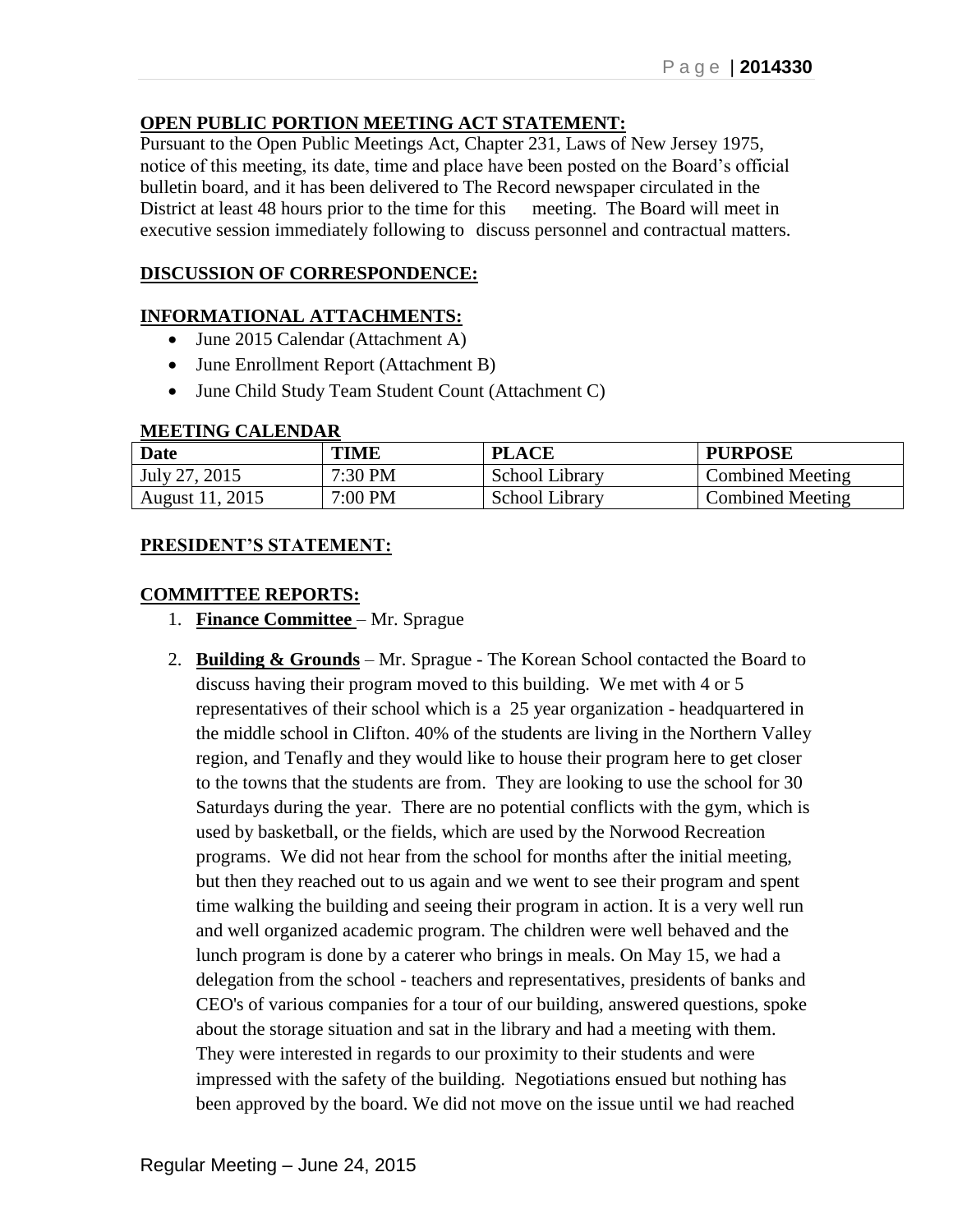out to soccer, basketball, baseball/softball and email from Bert re: play for next year. There are no conflicts between use of the school and soccer program; no problem with soccer advising that we were bringing them in. We identified 8 Saturdays from Dec 5- March 19 that both basketball and the Korean school would be here simultaneously, however basketball would have full use of the gym. In March, the conflict with the first 3 Saturdays with play were identified but we will work it out. The parking will be on the front side of the school opposite the cafeteria. We had no request from baseball/softball but again there is no conflict because Korean school will not be allowed to use parking lot in the back. The B&G committee met regarding storage to accommodate their needs, looking into teacher room upgrades. We will charge a technology fee for use of smartboards. They currently use carts with tv's and we would need to store them. and we have no place to put this equipment. They will pay custodial costs- 1 needed which will be reflected in the contract also along with a charge for utilities, rent or usage fee. They are not a church or affiliated with any religion. They are a non for profit group supported by businesses and the Korean Chamber of Commerce. They have a music program but mostly academic. There are approximately 200 students but they anticipate losing students with move, but may gain students due to move also.

Mr. Sprague also mentioned that the Building and Grounds Committee met regarding security and whether the security we have spent a lot of money on is being used effectively. It was recommended that we have a Board Policy for administration, staff, students and parents and users of the building for use of facilities.

- **3. Negotiations/Performance & Evaluation** Mr. Rubin
- **4. Curriculum/Technology/Policy** Mr. Vaghasia
- **5. School Business Administrator-**Mrs. Napolitano
- **6. Chief School Administrator**-Mr. Ammerman The UN Club planted flowers in front of the school. Graduation was wonderful. Credit to Paul and Amy for a successful field day with 30-35 Parent Volunteers. The Kindergarten Graduation was great. The TAG program received 6 Awards; Thanks to Ms. Ricco. The Field Trips were wonderful. Thank you to Sam Fruhling, Ms. DeStefano, Mr. Kubicki, and Ms. Bullen for  $8<sup>th</sup>$  grade and music activities.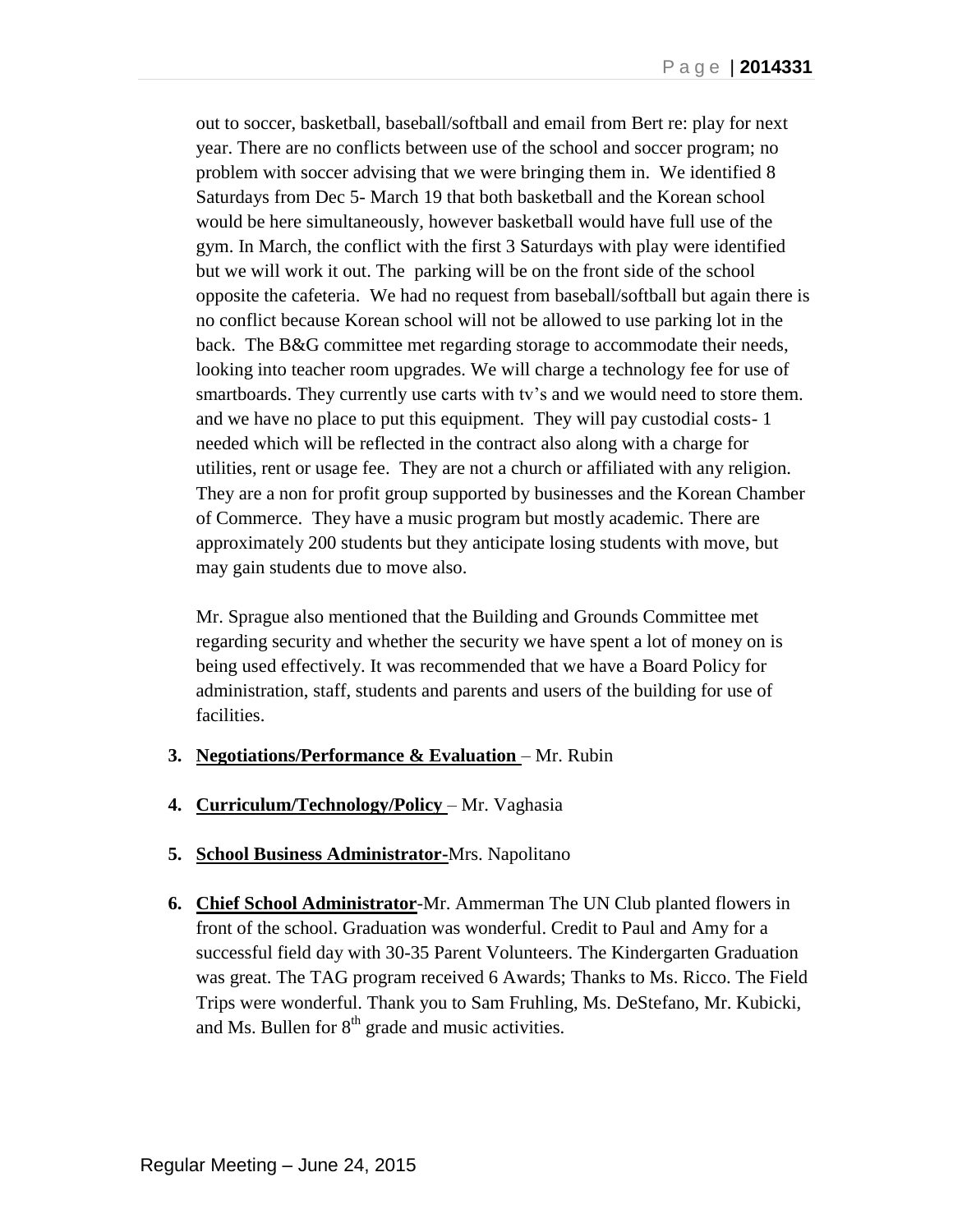# **I. APPROVAL OF MINUTES**

BE IT RESOLVED, that the Norwood Board of Education approves the minutes of the following meetings:

May 4, 2015 – Pubic Hearing, Work Session Meeting and Executive Session May 18, 2015 – Regular Meeting and Executive Session Moved by: Mr. Vaghasia Seconded by: Mr. Rubin Vote: All In Favor

| <b>BOARD MEMBER</b>               | <b>AYE</b> | <b>NAY</b> | <b>ABSTAINED</b> | <b>ABSENT</b> |
|-----------------------------------|------------|------------|------------------|---------------|
| Mr. Mathew Ross, President        |            |            |                  |               |
| Mr. Joel Rubin, Vice President    |            |            |                  |               |
| Ms. Sally Diaz, Trustee           |            |            |                  |               |
| Ms. Elizabeth Giampaglia, Trustee |            |            |                  |               |
| Mr. William Snyder, Trustee       |            |            |                  |               |
| Mr. Michael Sprague, Trustee      |            |            |                  |               |
| Mr. G.C. Vaghasia, Trustee        |            |            |                  |               |

# **II. ADMINISTRATIVE COMMITTEE**

BE IT RESOLVED, pursuant to the recommendation of the Chief School Administrator, the Administrative Committee recommends the following resolution(s):

Motion to approve Administrative items "A1-21" Moved by: Ms. Giampaglia Seconded by: Mr. Rubin Vote: All In Favor

| <b>BOARD MEMBER</b>               | <b>AYE</b> | <b>NAY</b> | <b>ABSTAINED</b> | <b>ABSENT</b> |
|-----------------------------------|------------|------------|------------------|---------------|
| Mr. Mathew Ross, President        |            |            |                  |               |
| Mr. Joel Rubin, Vice President    |            |            |                  |               |
| Ms. Sally Diaz, Trustee           |            |            |                  |               |
| Ms. Elizabeth Giampaglia, Trustee |            |            |                  |               |
| Mr. William Snyder, Trustee       |            |            |                  |               |
| Mr. Michael Sprague, Trustee      |            |            |                  |               |
| Mr. G.C. Vaghasia, Trustee        |            |            |                  |               |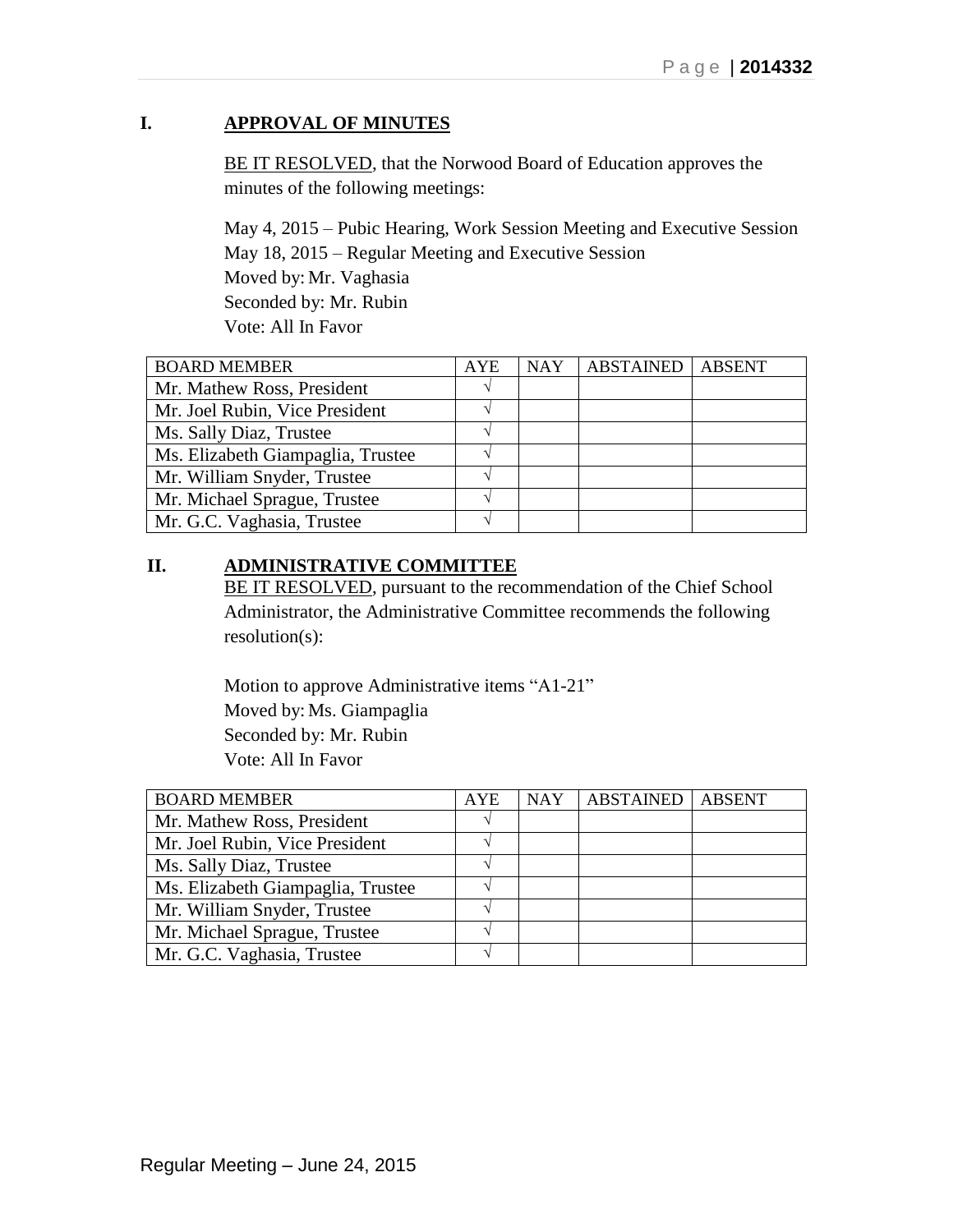# **A1. Harassment, Intimidation and Bullying**

approve, as per the Chief School Administrator's report, the following HIB Report for May, 2015 as they relate to HIB Policy #5131.8: Reported Cases: 3, 2014-2015#10, 2014-2015#11 & 2014-2015#12 Number of Cases open: 0 Number of Cases closed: 3 Number of Incidents determined to be HIB: 2

## **A2. Fire and Security Drills**

post-approve the following fire and security drills for the month of May: Fire Drill – May 11, 2015 Security Drill – May 28, 2015

## **A3. CST Services/Placements**

approve the child study team services/placements as per Enclosure 1.

## **A4. Workshop/Conference**

approve and post-approve the following conferences/workshops:

| Name:       | Paul D'Errico, Amy Walsh                                    |
|-------------|-------------------------------------------------------------|
| Conference: | <b>Observation of Field Day</b>                             |
| Location:   | Rochelle Park, NJ                                           |
| Date:       | 6/11/15                                                     |
| Cost:       | \$42.50 each                                                |
| Name:       | Paula Slagle                                                |
| Conference: | <b>Book Clubs</b>                                           |
| Location:   | Demarest, NJ                                                |
| Date:       | 6/2/15                                                      |
| Cost:       | \$85.00                                                     |
| Name:       | Michelle Rienas                                             |
| Conference: | Library/Media Curriculum Committee Meeting                  |
| Location:   | NV Curriculum Ctr., Demarest, NJ                            |
| Date:       | 6/3/15                                                      |
| Cost:       | \$0.00                                                      |
| Name:       | <b>Courtney Bullen</b>                                      |
| Conference: | <b>Shawnee Press and Pine Lake Music</b>                    |
| Location:   | East Stroudsburg, PA                                        |
| Date:       | 8/3/15                                                      |
| Cost:       | \$120.00 for registration and \$60.00 for mileage and tolls |
|             |                                                             |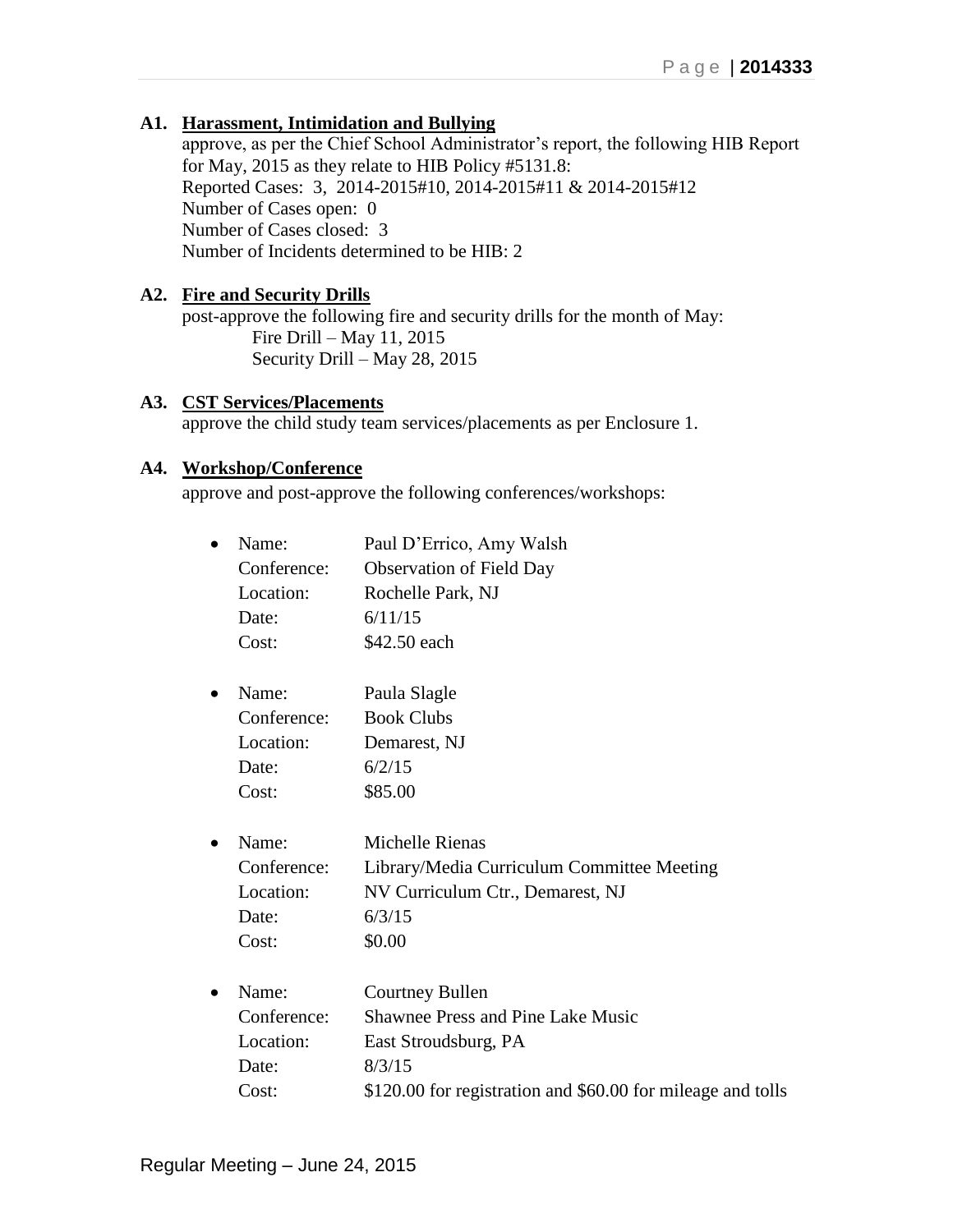## **A5. Personnel-New Hire**

approve the following appointments for the 2015-2016 in accordance with the 2013-2016 salary schedule between the Norwood Board of Education and the Norwood Education Association.

| <b>NAME</b>        | <b>POSITION</b> | <b>RATE</b>      | <b>EFFECTIVE</b> |
|--------------------|-----------------|------------------|------------------|
| <b>Emily Kozel</b> | Grade 4         | BA, Step 1,      | 9/1/14           |
|                    |                 | \$44,638.00      |                  |
|                    |                 | Benefit Eligible |                  |

## **A6. Student Observation**

post-approve Caroline Haar, a student from West Chester University, to do required 30 hours of classroom observation with Mr. Kubicki.

post-approve Elizabeth Nanzella, a student from William Paterson University, to do required 4 hours of classroom observation with Mrs. Cooper.

# **A7. Employee Suspension**

WHEREAS, on May 18, 2015, an employee of the Norwood Board of Education (hereinafter referred to as the "Board"), whose name is on file with the Superintendent of Schools' Office, was notified by the Superintendent of Schools that said employee was suspended with pay pursuant N.J.S.A. 18A:25-6; through June 24, 2015.

NOW, THEREFORE, BE IT RESOLVED that the Board shall continue the suspension of the employee with pay pending a further investigation by the Superintendent of Schools and, thereafter, a determination by the Board as to what further action, if any, shall be taken.

# **A8. Support Staff**

approve the Support Staff for the 2015-2016 School Year as listed in Enclosure 2.

# **A9. Confidential Secretary to the CSA**

re-approve the employment agreement between Roseann Vetter and the Norwood Public School District at the annual salary of \$61,384.00 for the period beginning July 1, 2015 and ending June 30, 2016.

# **A10. Lunch Duty for the 2015-2016 School Year- Teachers**

upon recommendation by the Superintendent approve 5 teachers to do lunch coverage during period 5 and 6 teachers to do lunch coverage during period 6, at the approved rate.

also approve Mrs. DiGiorgio to do homework club during period 5.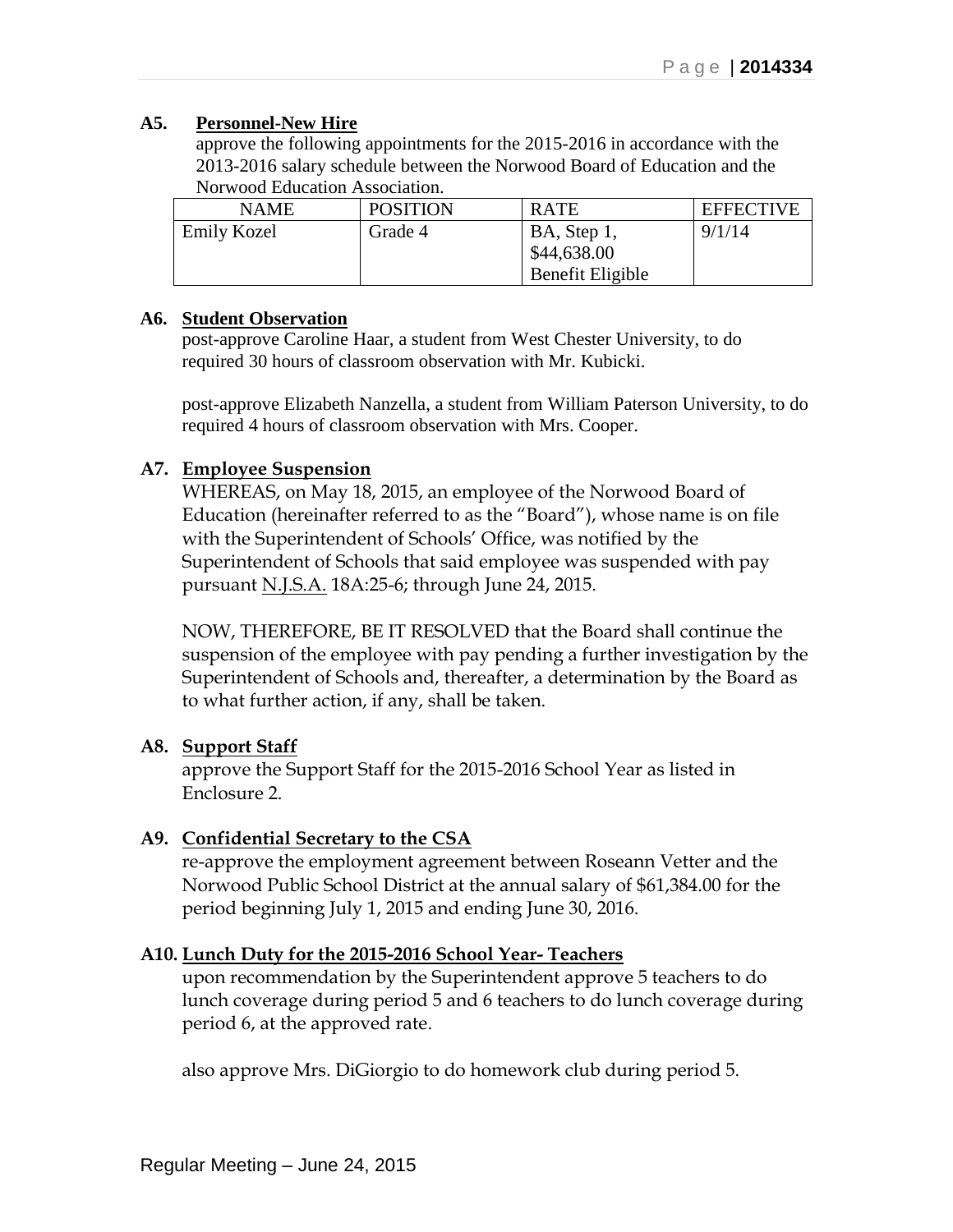# **A11. Lunch Duty for the 2015-2016 School Year - Aides**

approve lunch duty coverage by the following Instructional Aides for 2015- 2016 School Year at the approved negotiated rate:

Katherine Argenti Linda Cappodona

# **A12. Stipend Positions**

approve the following stipend positions for  $2015-2016$ :

| <b>Position</b>                  | $\mu$<br><b>Name</b>     | <b>Amount</b>              |
|----------------------------------|--------------------------|----------------------------|
| <b>Yearbook Advisor</b>          | Vito DeLaura             | \$2,550.00                 |
| <b>Student Council</b>           | Marijean O'Donnell       | \$1,900.00                 |
| <b>Safety Squad</b>              | Lynne DiGiorgio          | \$550.00                   |
| Grade Eight Advisor              | Lauren Rondinelli        | \$1,075.00                 |
| Grade Eight Advisor              | Christie DeStefano       | \$1,075.00                 |
| <b>Stokes Coordinator</b>        | Marijean O'Donnell       | \$975.00                   |
| <b>Athletic Coordinator</b>      | <b>Mauro DeSantis</b>    | 3 seasons at \$30.00/hour, |
|                                  |                          | not to exceed 35 hours/    |
|                                  |                          | season                     |
| <b>Music Show Coordinators</b>   | <b>Courtney Bullen</b>   | \$2,000.00                 |
|                                  | Kyle Kubicki             | \$1,000.00                 |
| <b>Business Manager</b>          | <b>Emily Kozel</b>       | \$1,000.00                 |
| <b>Interscholastic Soccer</b>    | Leigh Bomzer             | \$1,850.00                 |
| Interscholastic Volleyball       |                          | \$1,850.00                 |
| Interscholastic Basketball,      | <b>Matthew Mirabito</b>  | \$2,200.00                 |
| Girls                            |                          |                            |
| Interscholastic Basketball,      | Leigh Bomzer             | \$2,200.00                 |
| <b>Boys</b>                      |                          |                            |
| Interscholastic Track and        | Vito DeLaura             | \$1,625.00                 |
| Field, Boys                      |                          |                            |
| <b>Interscholastic Track and</b> | Sara Pulgrano            | \$1,625.00                 |
| Field, Girls                     |                          |                            |
| <b>Interscholastic Cross</b>     | Paul DErrico             | \$500.00                   |
| Country                          |                          |                            |
| Crowd Supervision                | Marijean O'Donnell,      | \$31.00/session            |
|                                  | Mauro DeSantis, Danielle |                            |
|                                  | Keller, Sara Pulgrano,   |                            |
|                                  | Kyle Kubicki             |                            |
| <b>Cricket Court Club</b>        | Marijean O'Donnell       | \$525.00                   |
| Art Club                         | Marie Cooper             | \$1,200.00                 |
| Zero Period Instruction          | Jason Simodejka,         | $$45.00/45$ minue session  |
|                                  | Courtney Bullen, Kyle    |                            |
|                                  | Kubici                   |                            |
| <b>Interscholastic Girls</b>     | <b>Brie Marks</b>        | \$2,200.00                 |
| Softball                         |                          |                            |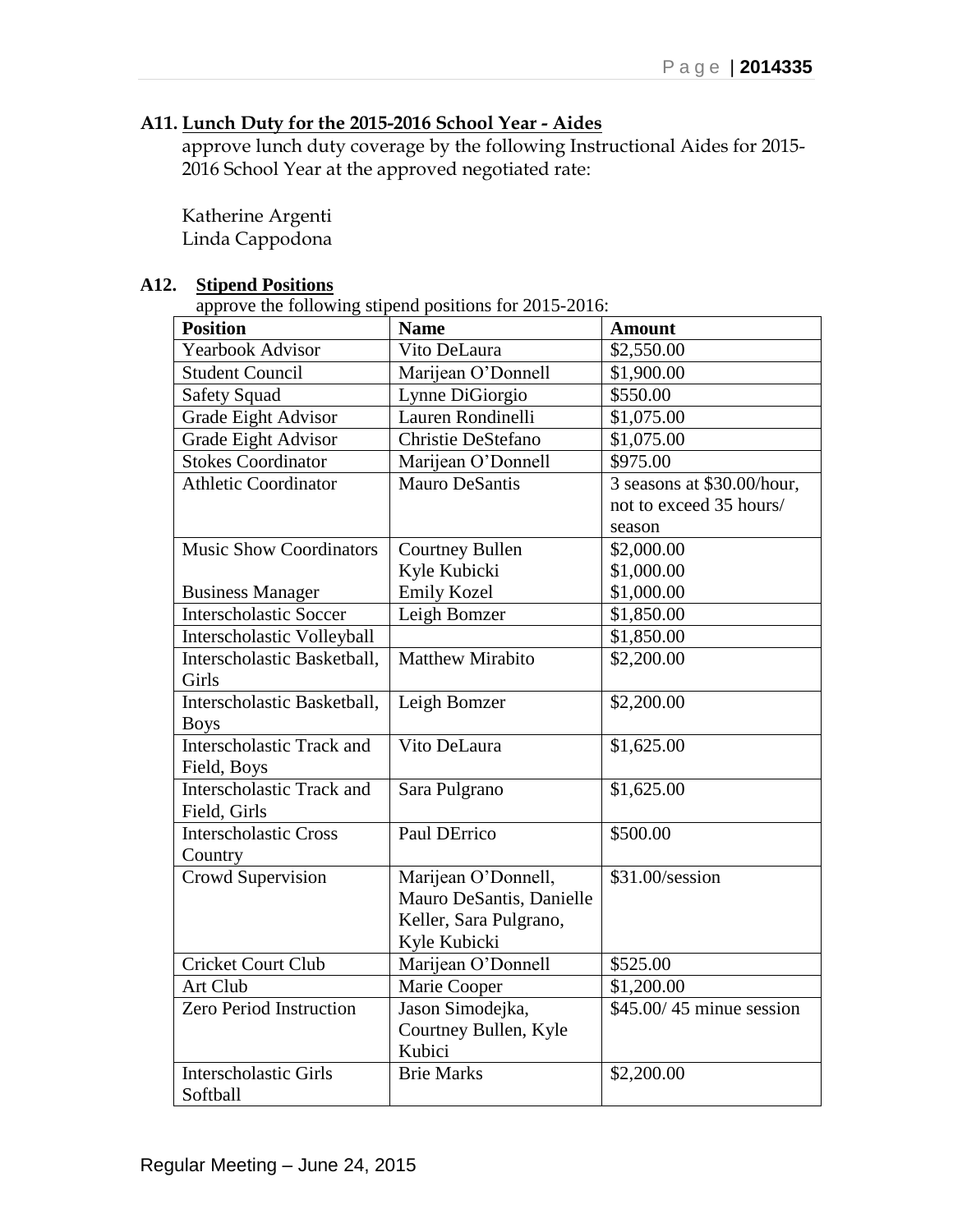| Interscholastic Boys       | Leigh Bomzer  | \$2,200.00 |
|----------------------------|---------------|------------|
| Baseball                   |               |            |
| Debate Club                |               | \$1,200.00 |
| <b>United Nations Club</b> | Lisa Mazurek  | \$1,200.00 |
| Sub Caller                 | Grace Brigida | \$2,200.00 |

### **A13. Personnel- Summer Hours for Nurse**

approve Anna Froeder to work 20 days during the month of July 2015 while the Region III summer programs are in session, the cost for her hours will be reimbursed by Northern Valley.

### **A14. Speech and Language Services**

post approve Roberta Cozie to provide speech services to students for the remainder of the 2014-2015 school year at a rate of \$500.00 for full day, \$250.00 for a half day, for a total of \$4,250.00.

### **A15. 2015 Curriculum Guides, Enclosure #3**

approve the 2015 Curriculum Guides, change sheets and general information are attached, curriculum guides can be found in the Curriculum Center Folder in First Class.

### **A16. Personnel – Summer Hours**

approve the following to work additional summer hours at their daily rate:

| <b>Name</b>          | <b>Assignment</b> | <b>Number of Days</b>                                         |
|----------------------|-------------------|---------------------------------------------------------------|
| Michelle Rienas      | Library/Media     |                                                               |
| Catherine Stanzione  | Child Study       | 10                                                            |
| Debra Cicchetti      | Child Study       | Not to exceed 10 days (5 in<br>Norwood and 5 in<br>Northvale) |
| <b>Bonnie Malora</b> | Child Study       | 10                                                            |

### **A17. Security Drills, Enclosure #4**

approve the Security Drill Statement of Assurance, certifying that, pursuant to 18A:41-1, all requirements have been met relating to the practicing of school security drills.

### **A18. Mentoring Plan, Enclosure # 5a & 5b**

approve the Mentoring Plan for novice teachers, also approve the Statement of Assurance.

### **A19. Fall & Winter Athletic Schedule 2015-2016**

approve the fall and winter athletic schedules as per Enclosure #6.

## **A20**. **McKinney-Vento Education of Homeless Children and Youth Program, Enclosure #7**

approve the attached Statement of Assurance insuring homeless childrens rights.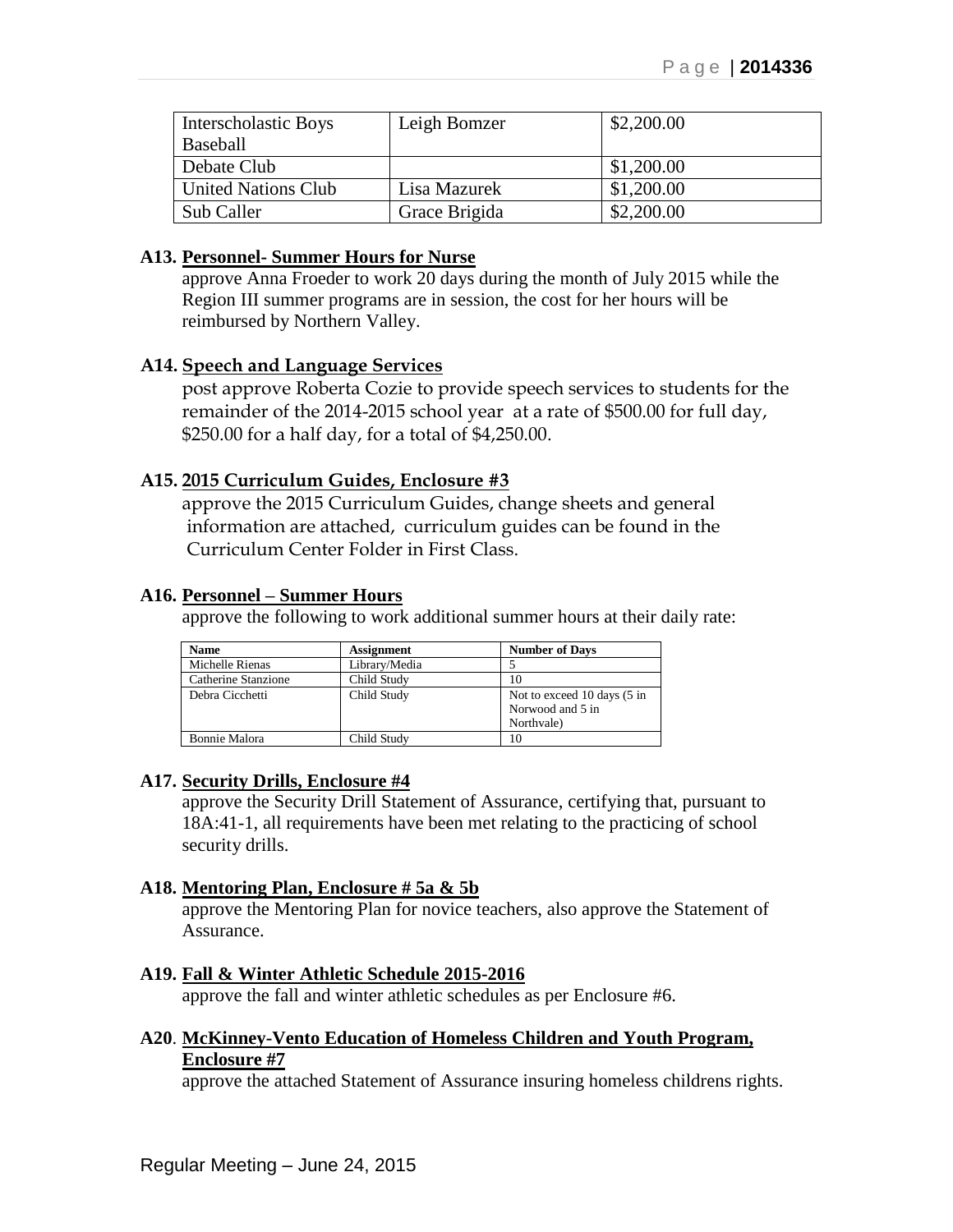### **A21. Staff Resignation**

accept with regret the resignation of Sean Ulley, .66 Middle School Social Studies Teacher.

Motion to approve Administrative item "A22" Moved by: Ms. Giampaglia Seconded by: Mr. Rubin Vote: All In Favor

| <b>BOARD MEMBER</b>               | AYE | <b>NAY</b> | <b>ABSTAINED</b> | <b>ABSENT</b> |
|-----------------------------------|-----|------------|------------------|---------------|
| Mr. Mathew Ross, President        |     |            |                  |               |
| Mr. Joel Rubin, Vice President    |     |            |                  |               |
| Ms. Sally Diaz, Trustee           |     |            |                  |               |
| Ms. Elizabeth Giampaglia, Trustee |     |            |                  |               |
| Mr. William Snyder, Trustee       |     |            |                  |               |
| Mr. Michael Sprague, Trustee      |     |            |                  |               |
| Mr. G.C. Vaghasia, Trustee        |     |            |                  |               |

## **A22. Workshop/Conference, additional**

approve and post-approve the following conferences/workshops:

| $\bullet$ | Name:       | Fran Orefice               |
|-----------|-------------|----------------------------|
|           | Conference: | <b>Assessment Literacy</b> |
|           | Location:   | Demarest, NJ               |
|           | Date:       | 6/4/15                     |
|           | Cost:       | \$0.00                     |

Motion to approve Administrative items "A23" Moved by: Mr. Rubin Seconded by: Mr. Vaghasia Vote: All In Favor

| <b>BOARD MEMBER</b>               | <b>AYE</b> | <b>NAY</b> | <b>ABSTAINED</b> | <b>ABSENT</b> |
|-----------------------------------|------------|------------|------------------|---------------|
| Mr. Mathew Ross, President        |            |            |                  |               |
| Mr. Joel Rubin, Vice President    |            |            |                  |               |
| Ms. Sally Diaz, Trustee           |            |            |                  |               |
| Ms. Elizabeth Giampaglia, Trustee |            |            |                  |               |
| Mr. William Snyder, Trustee       |            |            |                  |               |
| Mr. Michael Sprague, Trustee      |            |            |                  |               |
| Mr. G.C. Vaghasia, Trustee        |            |            |                  |               |

# **A23. Custodian Memorandum of Agreement**

Approve the Local 641 Memorandum of Agreement as outlined in Enclusure 17.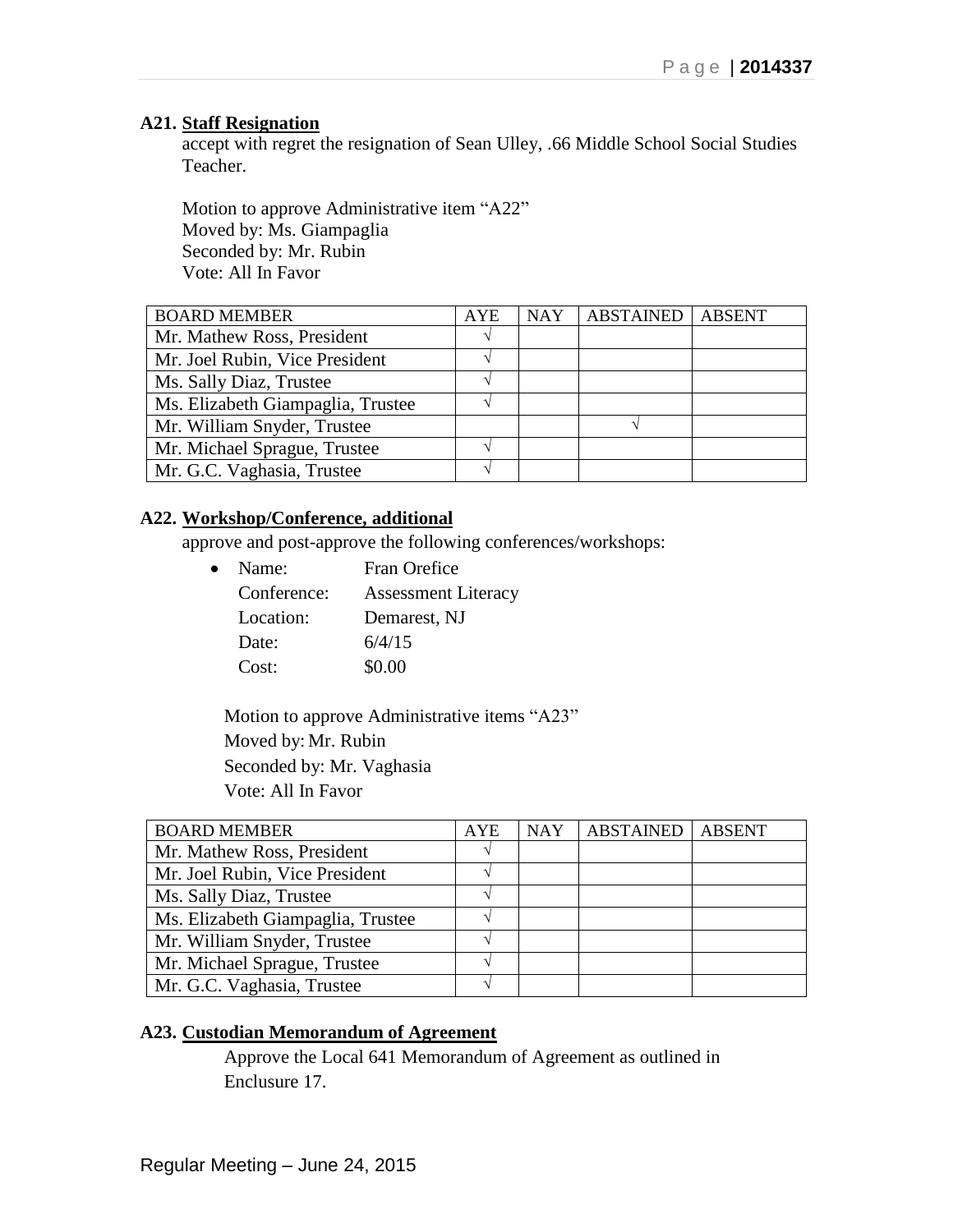# **III. CURRICULUM COMMITTEE**

BE IT RESOLVED, pursuant to the recommendation of the Chief School Administrator, the Administrative Committee recommends the following resolution(s):

Motion to approve Curriculum items "C1- C3" Moved by: Ms. Diaz Seconded by: Mr. Vaghasia Vote: All In Favor

| <b>BOARD MEMBER</b>               | <b>AYE</b> | <b>NAY</b> | <b>ABSTAINED</b> | <b>ABSENT</b> |
|-----------------------------------|------------|------------|------------------|---------------|
| Mr. Mathew Ross, President        |            |            |                  |               |
| Mr. Joel Rubin, Vice President    |            |            |                  |               |
| Ms. Sally Diaz, Trustee           |            |            |                  |               |
| Ms. Elizabeth Giampaglia, Trustee |            |            |                  |               |
| Mr. William Snyder, Trustee       |            |            |                  |               |
| Mr. Michael Sprague, Trustee      |            |            |                  |               |
| Mr. G.C. Vaghasia, Trustee        |            |            |                  |               |

# **C1. Courses for Approval**

approve the following course(s) for approval:

| a <sub>z</sub> | Name:        | Dana Sir                                                      |
|----------------|--------------|---------------------------------------------------------------|
|                | Course:      | Intermediate Statistics                                       |
|                | Credits:     | 3                                                             |
|                | Date:        | $7/15 - 8/15$                                                 |
|                | Institution: | Seton Hall University                                         |
| $h_{-}$        | Name:        | Marijean O'Donnell                                            |
|                | Course:      | Teaching Students with Autism Spectrum Disorder – Teaching    |
|                |              | Strategies and Methodology                                    |
|                | Credits:     | 3                                                             |
|                | Date:        | $7/15 - 9/15$                                                 |
|                | Institution: | <b>Midwest Teachers Institute</b>                             |
| $C_{-}$        | Name:        | Marijean O'Donnell                                            |
|                | Course:      | Differentiation in the Classroom: Helping All Students in the |
|                |              | Classroom                                                     |
|                | Credits:     | 3                                                             |
|                | Date:        | $7/15 - 8/15$                                                 |
|                |              | <b>Institution:</b> Midwest Teachers Institute                |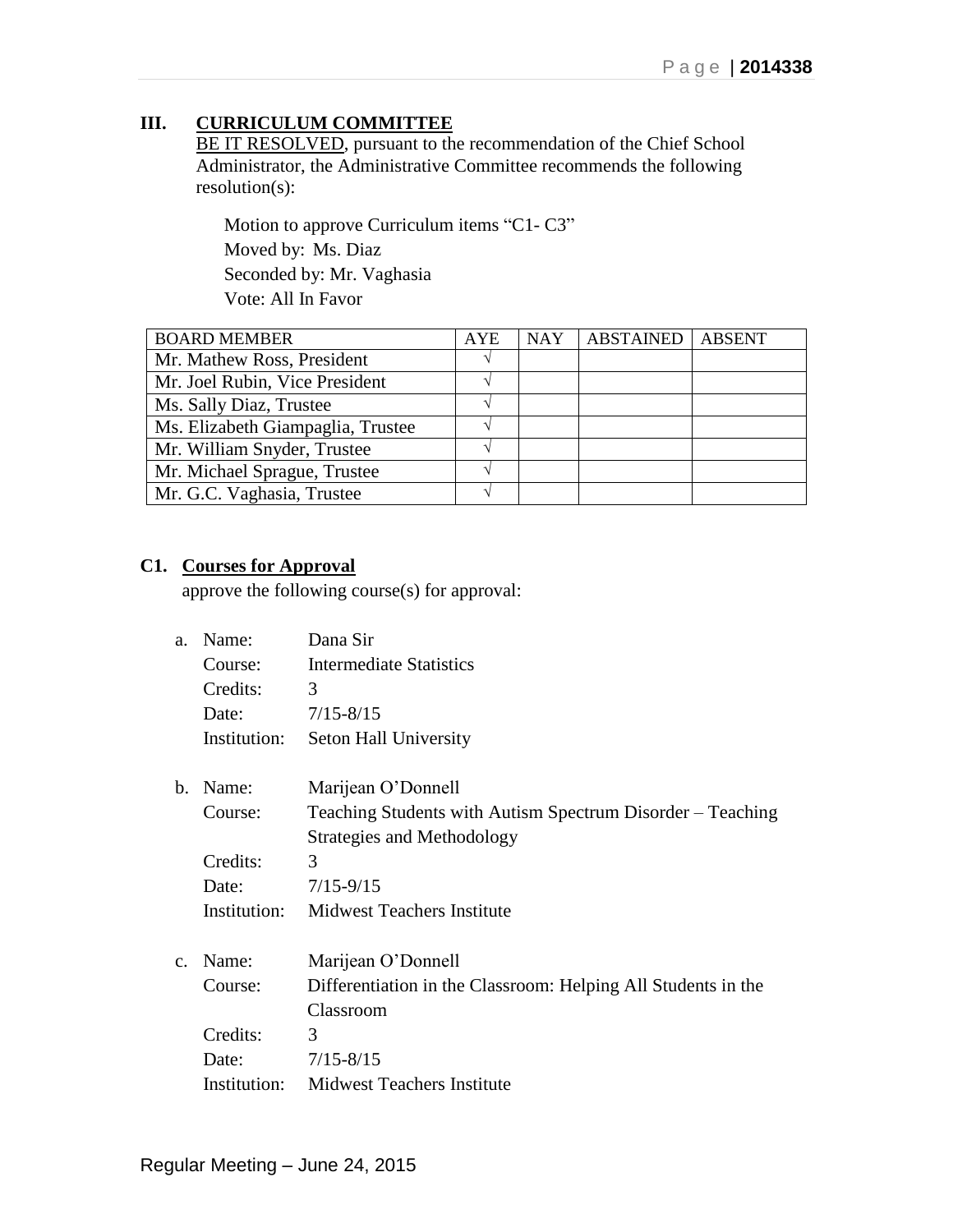|    | d. Name:     | <b>Courtney Bullen</b>                                                               |
|----|--------------|--------------------------------------------------------------------------------------|
|    | Course:      | <b>Teacher As A Professional</b>                                                     |
|    | Credits:     | 3                                                                                    |
|    | Date:        | $6/15 - 8/15$                                                                        |
|    | Institution: | Walden University The Richard W. Riley College of Education                          |
|    | e. Name:     | <b>Courtney Bullen</b>                                                               |
|    | Course:      | Enhancing Learning Through Linguistic and Cultural Diversity                         |
|    | Credits:     | 3                                                                                    |
|    | Date:        | $8/15 - 10/15$                                                                       |
|    | Institution: | Walden University The Richard W. Riley College of Education                          |
| f. | Name:        | <b>Courtney Bullen</b>                                                               |
|    | Course:      | Creating an Effective Classroom Learning Environment                                 |
|    | Credits:     | 3                                                                                    |
|    | Date:        | $10/15 - 1/16$                                                                       |
|    | Institution: | Walden University The Richard W. Riley College of Education                          |
|    | g. Name:     | <b>Courtney Bullen</b>                                                               |
|    | Course:      | Designing Curriculum, Instruction, and Assessment for Students<br>with Special Needs |
|    | Credits:     | 3                                                                                    |
|    | Date:        | $1/15 - 2/16$                                                                        |
|    | Institution: | Walden University The Richard W. Riley College of Education                          |
|    | h. Name:     | <b>Courtney Bullen</b>                                                               |
|    | Course:      | <b>Action Research for Educators</b>                                                 |
|    | Credits:     | 3                                                                                    |
|    | Date:        | $2/16 - 5/16$                                                                        |
|    | Institution: | Walden University The Richard W. Riley College of Education                          |
| i. | Name:        | <b>Courtney Bullen</b>                                                               |
|    | Course:      | Habits of Mind: Thinking Skills to Promote Self-Directed Learning                    |
|    | Credits:     | 3                                                                                    |
|    | Date:        | $5/16 - 6/16$                                                                        |
|    | Institution: | Walden University The Richard W. Riley College of Education                          |

# **C2. Field Trips 2014-2015**

post-approve reimbursing Courtney Bullen for mileage and tolls, total of 46.08 for 4 select chorus trips previously approved.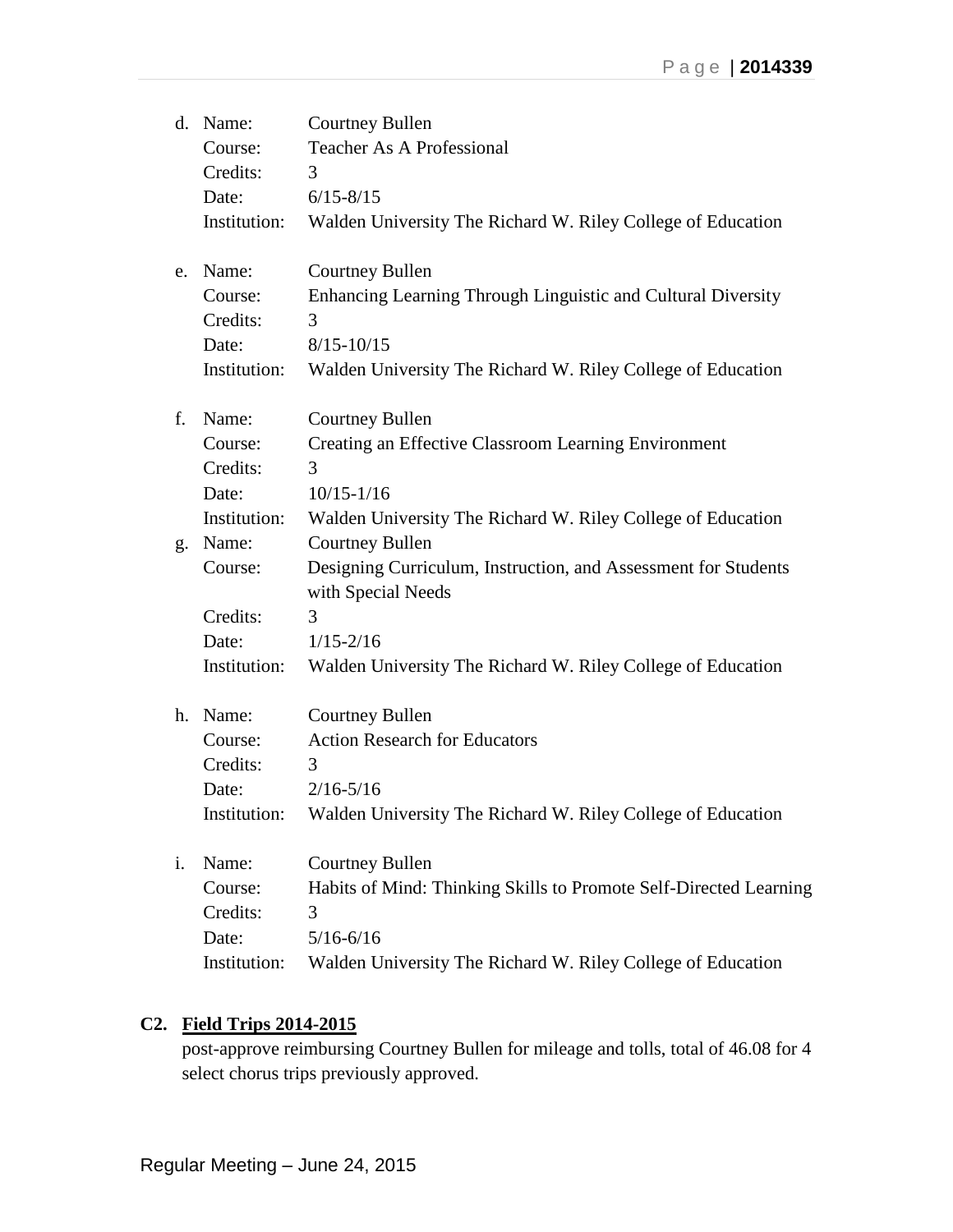# **C3. Field Trips 2015-2016**

approve the following field trips for the 2015-2016 school year:

| Grade        | <b>Trip</b>                   | <b>Tentative Month</b> |
|--------------|-------------------------------|------------------------|
| Kindergarten | Firehouse – walking trip      | October                |
|              | Van Saun County Park          | May                    |
| Grade 1      | Turtle Back Zoo               | May                    |
| Grade 2      | Meadowlands                   | May                    |
|              | Environmental Ctr.            |                        |
| Grade 3      | Ellis Island                  | May                    |
| Grade 4      | Hudson River boat trip        | May                    |
| Grade 5      | <b>Liberty Science Center</b> | June                   |
| Grade 6      | <b>Stokes</b>                 | June                   |
| Grade 7      | Philadelphia                  | May                    |
| Grade 8      | <b>Washington DC</b>          | May                    |

Motion to approve Curriculum item "C4" Moved by: Ms. Diaz Seconded by: Mr. Rubin Vote: All In Favor

| <b>BOARD MEMBER</b>               | <b>AYE</b> | <b>NAY</b> | <b>ABSTAINED</b> | <b>ABSENT</b> |
|-----------------------------------|------------|------------|------------------|---------------|
| Mr. Mathew Ross, President        |            |            |                  |               |
| Mr. Joel Rubin, Vice President    |            |            |                  |               |
| Ms. Sally Diaz, Trustee           |            |            |                  |               |
| Ms. Elizabeth Giampaglia, Trustee |            |            |                  |               |
| Mr. William Snyder, Trustee       |            |            |                  |               |
| Mr. Michael Sprague, Trustee      |            |            |                  |               |
| Mr. G.C. Vaghasia, Trustee        |            |            |                  |               |

# **C4. Courses for Approval - additional**

approve the following course(s) for approval:

a. Name: Kathy Snyder Course: Algebra I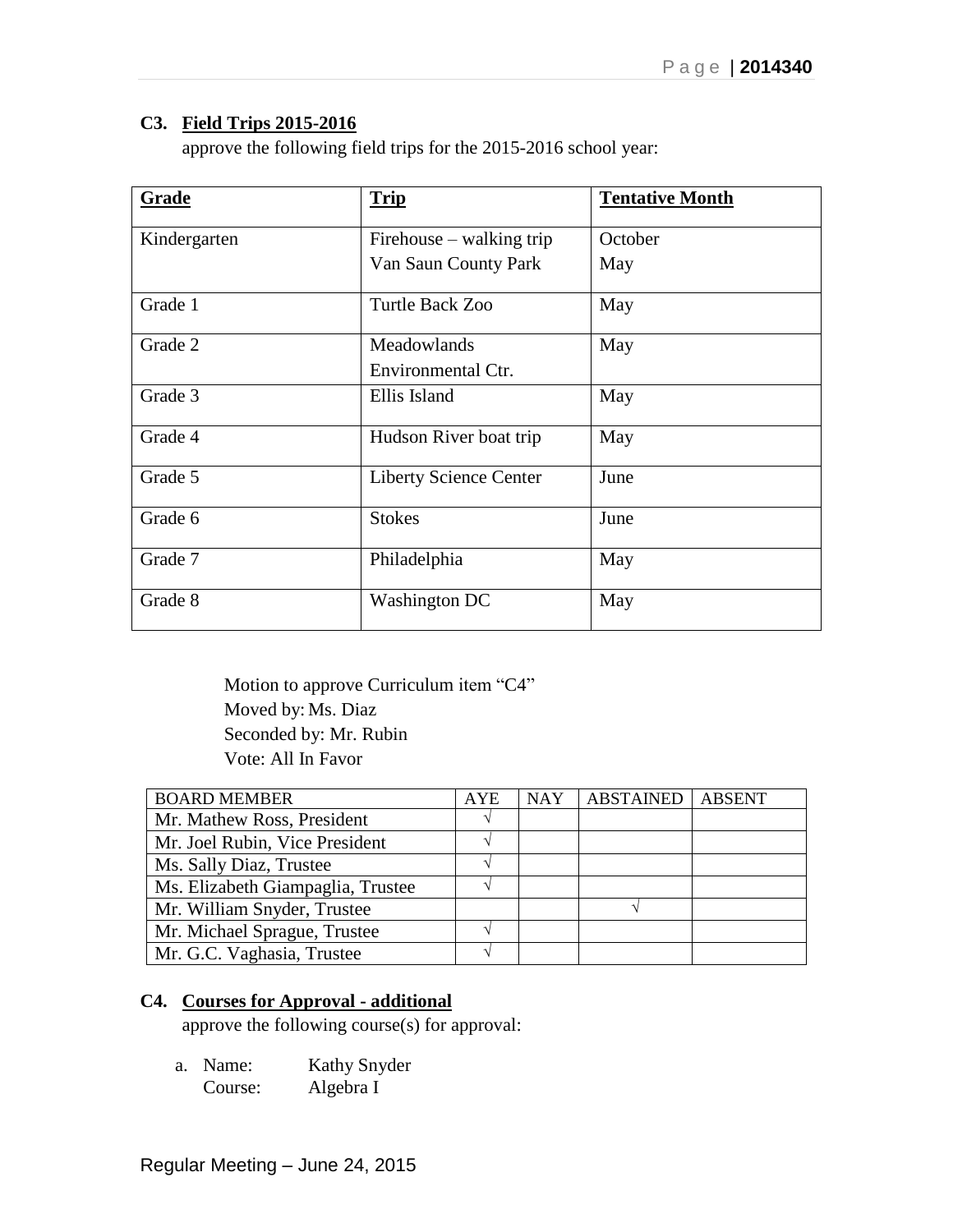|    | Credits:     |                                    |
|----|--------------|------------------------------------|
|    | Date:        | $9/15/1 - 12/18/15$                |
|    | Institution: | <b>William Paterson University</b> |
| a. | Name:        | <b>Kathy Snyder</b>                |
|    | Course:      | Genetics, Genomics, Genethics      |
|    | Credits:     | 3                                  |
|    | Date:        | $7/6/15 - 8/16/15$                 |
|    | Institution: | <b>William Paterson University</b> |

# **IV. FINANCE COMMITTEE**

BE IT RESOLVED, pursuant to the recommendation of the Chief School Administrator, the Finance Committee recommends the following resolution(s):

 Motion to approve Finance items "F1- F17" Moved by: Mr. Sprague Seconded by: Mr. Rubin Vote: All In Favor

| <b>BOARD MEMBER</b>               | <b>AYE</b> | <b>NAY</b> | <b>ABSTAINED</b> | <b>ABSENT</b> |
|-----------------------------------|------------|------------|------------------|---------------|
| Mr. Mathew Ross, President        |            |            |                  |               |
| Mr. Joel Rubin, Vice President    |            |            |                  |               |
| Ms. Sally Diaz, Trustee           |            |            |                  |               |
| Ms. Elizabeth Giampaglia, Trustee |            |            |                  |               |
| Mr. William Snyder, Trustee       |            |            |                  |               |
| Mr. Michael Sprague, Trustee      |            |            |                  |               |
| Mr. G.C. Vaghasia, Trustee        |            |            |                  |               |

# **F1. Disbursements**

post-approve May 31, 2015 Electronic Checks totaling \$ 134,633.92 having been audited and found correct and warrants issued therefore.

approve June 24, 2015 Monthly Disbursements totaling \$355,636.38 having been audited and found correct and warrants issued therefore.

post-approve the wire transfer of funds in the amount of \$ 528,561.26 from the General Account to Payroll Accounts to cover payroll expenditures for the month of May 2015.

# **F2. Transfers/Certification of Budgetary Status (Enclosure 8)**

authorize the Business Administrator/Board Secretary to make appropriation transfers with the Current Expense account of the 2014-2015 budget as of May 31, 2015 as per Enclosure 9.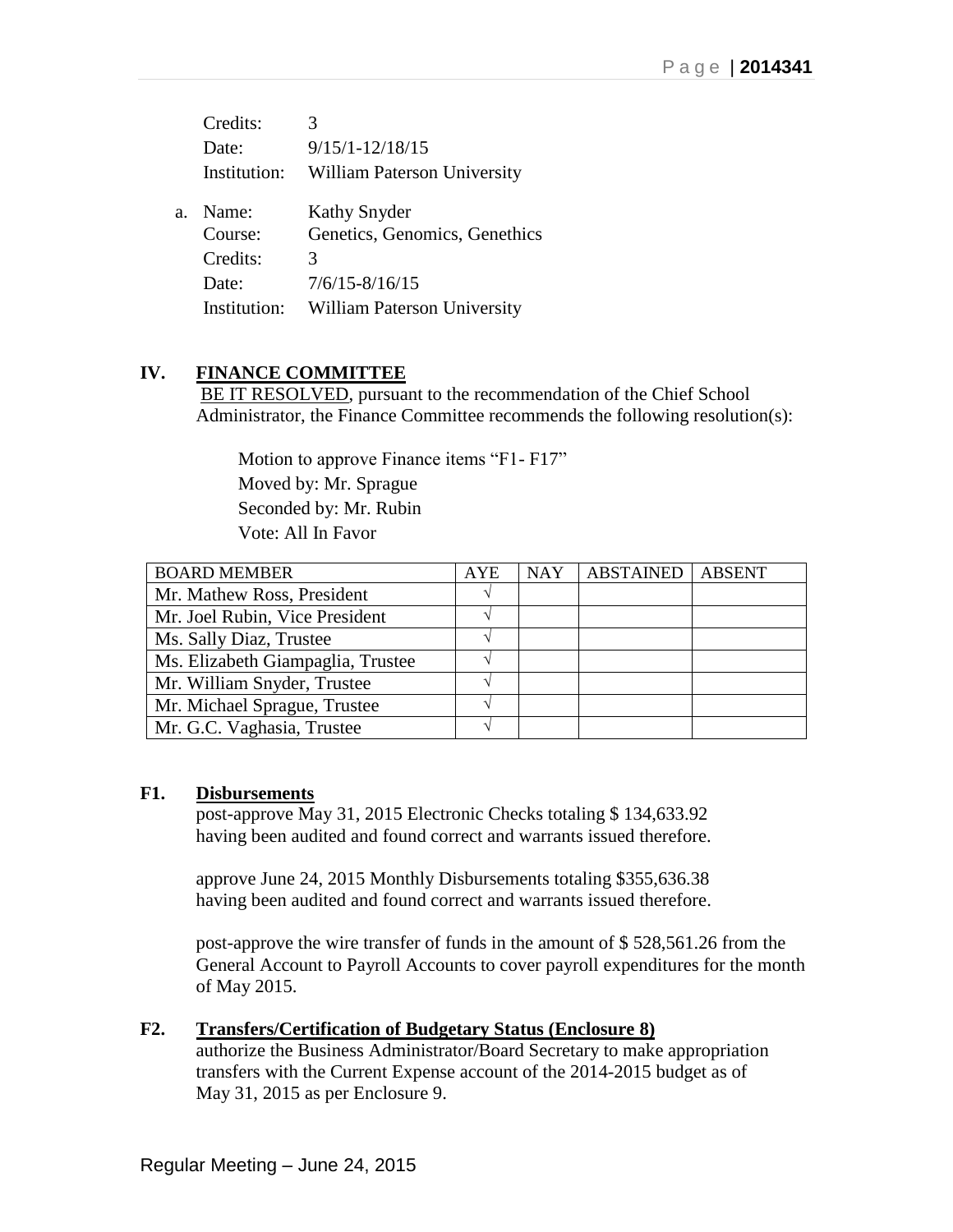# **F3. Financial Reports**

accept the Treasurer's and Secretary's Reports for the month of September, 2014, which was inadvertently omitted from our November 2014 agenda; and May, 2015, pursuant to N.J.A.C. 6:20-2.13(e)\*, we certify that as of June 24, 2015, after a review of the secretary's monthly financial report (appropriations section)and upon consultation with the appropriate district officials, to the best of our knowledge, no major account or fund has been over expended in violation of N.J.A.C. 6:20-2.13(b)\* and that sufficient funds are available to meet the District's financial obligations for the remainder of the fiscal year.

# **F4. Tax Payment Schedule**

approve the 2015-2016 tax payment schedule:

| Payment        | Date     | Current Exp. | Debt Service | <b>Amount Due</b> |
|----------------|----------|--------------|--------------|-------------------|
|                | 07/15/15 | \$766,352.00 | \$35,861.50  | \$802,213.50      |
| $\overline{2}$ | 08/15/15 | \$766,352.00 | \$35,861.50  | \$802,213.50      |
| 3              | 09/15/15 | \$766,352.00 | \$35,861.50  | \$802,213.50      |
| 4              | 10/15/15 | \$766,352.00 | \$35,861.50  | \$802,213.50      |
| 5              | 11/15/15 | \$766,352.00 | \$35,861.50  | \$802,213.50      |
| 6              | 12/15/15 | \$766,352.00 | \$35,861.50  | \$802,213.50      |
| 7              | 01/15/16 | \$766,351.83 | \$35,861.50  | \$802,213.33      |
| 8              | 02/15/16 | \$766,351.83 | \$35,861.50  | \$802,213.33      |
| 9              | 03/15/16 | \$766,351.83 | \$35,861.50  | \$802,213.33      |
| 10             | 04/15/16 | \$766,351.83 | \$35,861.50  | \$802,213.33      |
| 11             | 05/15/16 | \$766,351.83 | \$35,861.50  | \$802,213.33      |
| 12             | 06/15/16 | \$766,351.83 | \$35,861.50  | \$802,213.33      |

# **F5. Student Insurance (Enclosure 9)**

approve the renewal of student/athletic accident insurance at a cost of \$2,880.00 underwritten by Berkley Life and Health Insurance Company with the voluntary Student Accident Program through Markel Insurance Co. for the 2015-2016 school year.

**F6. Delta Dental Contract (Enclosure 10)** (Will be distributed at the meeting) approve the renewal contract with Delta Dental for the 2015-2016 school year at a monthly cost of \$115.10 per employee.

## **F7. West Bergen Mental Healthcare (Enclosure 11)**

approve the contract for risk assessment and school clearances with West Bergen Mental Healthcare as a shared service agreement with Bergen County Region III Districts.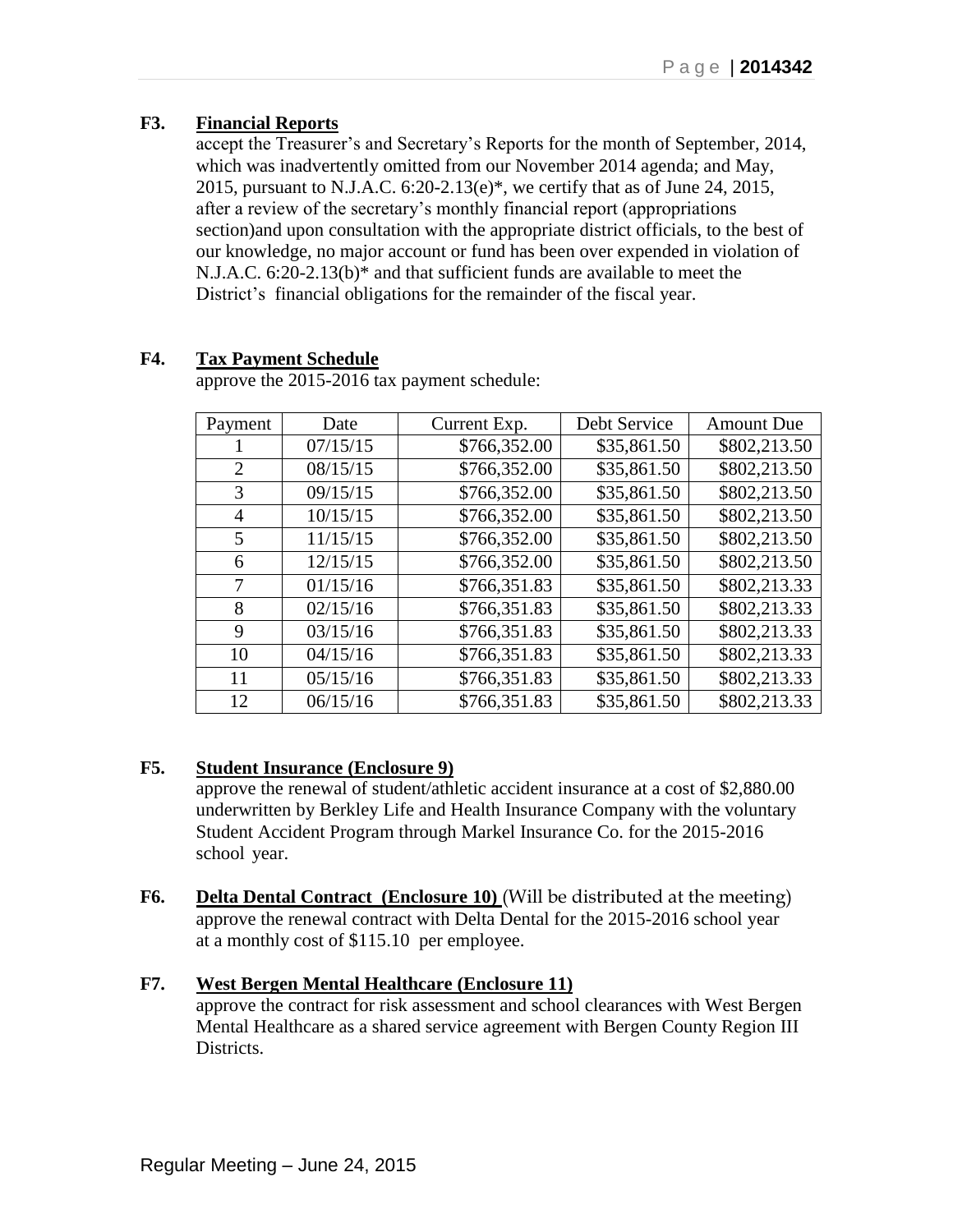## **F8. Sick Pay**

approve the sick leave compensation for Jeanne Zanone in accordance with the agreement with the Norwood Education Association of \$4,400.00.

## **F9. Summer Help**

approve the following summer custodial help:

| Peter Lieb      | $2nd$ year |
|-----------------|------------|
| *Alex Lieb      | $1st$ year |
| *Matthew Clark  | $1st$ year |
| *Lauren Leocata | $1st$ year |

As per the following schedule:  $1<sup>st</sup>$  year \$8.25  $2<sup>nd</sup>$  year \$8.75  $3<sup>rd</sup>$  year \$9.25  $4^{\text{th}}$  $$9.75$  $5^{\text{th}}$  $$10.25$  $6^{\text{th}}$ \$10.75

\*Pending Fingerprint background check.

approve the employment of Michael Cheringal for summer employment at the hourly rate of \$16.00; not to exceed 29 hours per week.

post-approve Kaitlyn Hennessey to work in the Business Office as a substitute secretary at the hourly rate of \$12.00.

## **F10. NESBIG Professional Contracts (Enclosure 12)** (Will be distributed at the meeting)

approve renewing the professional contracts and service contracts for fund year 2015-2016 as per Enclosure 12.

## **F11. Kindergarten Facilities (Enclosure 13)**

approve alternative method of bathroom access compliance in accordance with N.J.A.C. 6A:26-6.3 (h) 4ii and iii by providing toilet rooms adjacent to or outside the classroom in lieu of individual toilet rooms in each classroom.

## **F12. Rates for Rental of School Building and Grounds**

approve the fee schedule for the renting of the school building and grounds as follows:

Building: \$250.00/use for profit organization for 4-hour minimum \$125.00/use for non-profit organization for 4-hour minimum Additional cost of appropriate custodian coverage is required.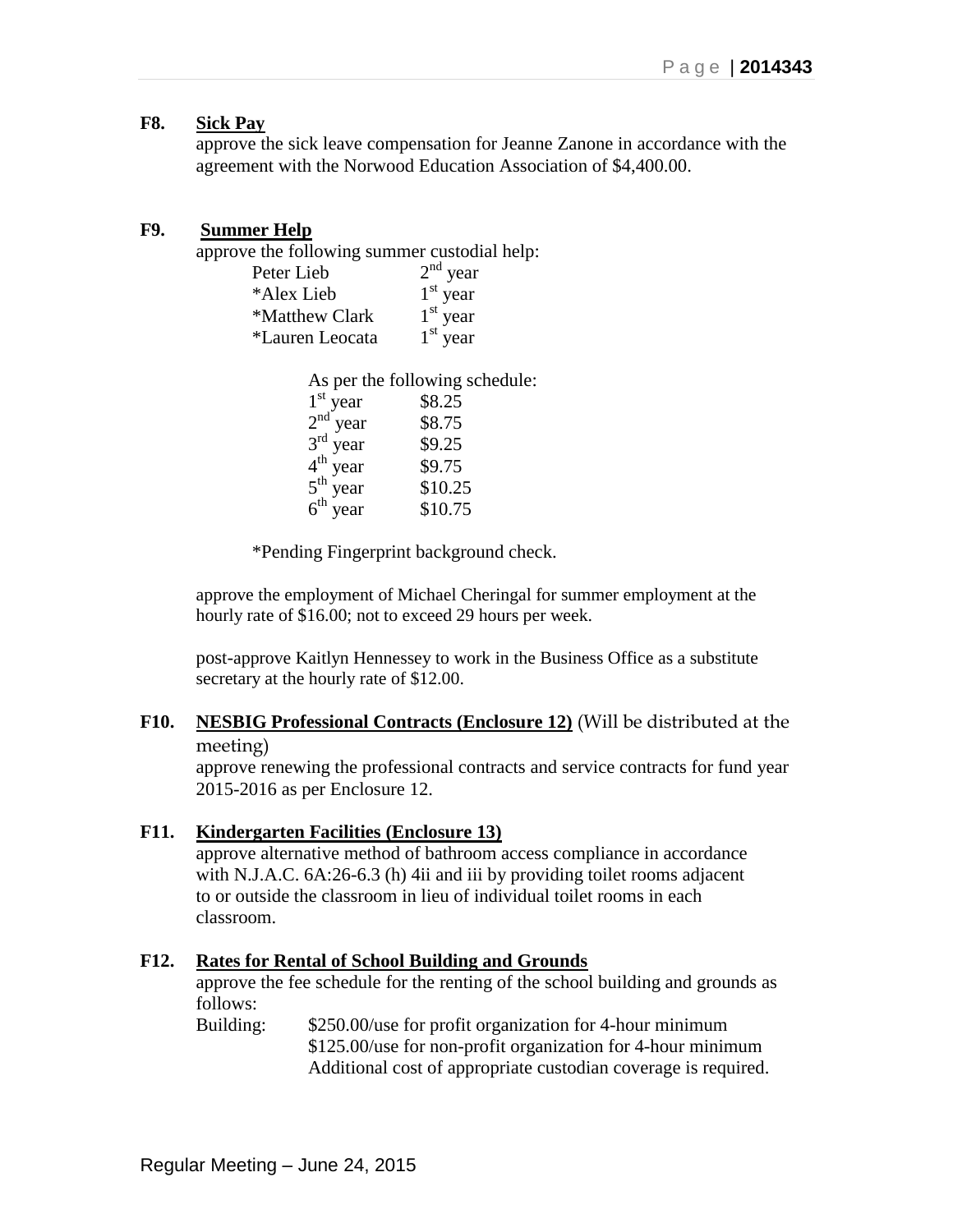## **F13. Capital Reserve**

approve the contribution to the Capital Reserve Account as coordinated by the auditor to transfer surplus over \$250,000 to the Capital Reserve Account.

## **F14. Landscaping Proposal**

approve the third year of the five year contract with the Borough of Norwood for landscape maintenance services in the amount of \$11,500.00, which is the same cost as last year.

## **F15. Risk Management Consultant Agreement, (Enclosure 14)**

provided by Nelson Patterson-approve the Risk Management Renewal Agreement for the 2015-2016 school year.

### **F16**. **Employee Benefits Consulting Agreement (Enclosure 15)**

approve Gallagher Benefits Service to provide consulting services for the 2015- 2016 school year for medical, prescription, and flexible spending accounts at a cost of \$7,000.

## **F17. Building Use 2015-2016**

RESOLVED, that the Norwood Board of Education **Post Approves/Approves** the application for USE OF SCHOOL FACILITIES made by the following groups/organizations listed below. The Board reserves the right to schedule school activities at any time:

| <b>GROUP/ORGANIZATION</b>              | <b>USE/PURPOSE/ROOM</b>                     | <b>DATES/TIMES</b>                          | FEE            |
|----------------------------------------|---------------------------------------------|---------------------------------------------|----------------|
| Norwood Class of 2016                  | Bake Sale/Main Hallway                      | $5/14/15$ ; 7:00pm-9:00pm.                  | N <sub>o</sub> |
| Norwood PTO                            | Music Assembly/APR                          | $6/5/15$ ; 8:00am-11:15am                   | N <sub>o</sub> |
| <b>Boy Scouts**change of</b><br>date** | <b>APR/Eagle Scout Court</b><br>of Honor    | $9/19/15$ ; 2:00pm-5:00pm                   | <b>No</b>      |
| All Pro Tennis                         | <b>Tennis Registration/APR</b>              | $6/16/15$ ; 7pm-8pm                         | N <sub>0</sub> |
| <b>Girl Scouts</b>                     | Flower Planting/front beds                  | $6/17/15$ ; 3pm-4:30pm                      | N <sub>o</sub> |
| Rec. Soccer                            | Kinder/Cub Practices &<br>games/back fields | Saturdays September-<br>November; 10am-12pm | N <sub>0</sub> |
| <b>Girl Scouts</b>                     | Cookie/Pop sale/patio                       | $6/18/15$ ; 3pm-3:30pm                      | N <sub>0</sub> |
| <b>PTO</b>                             | <b>Book Fair; APR</b>                       | 10/5/15-10/9/15; 8am-<br>4pm                | N <sub>o</sub> |

**\*\*\*Boy Scout Event is Tabled\*\*\***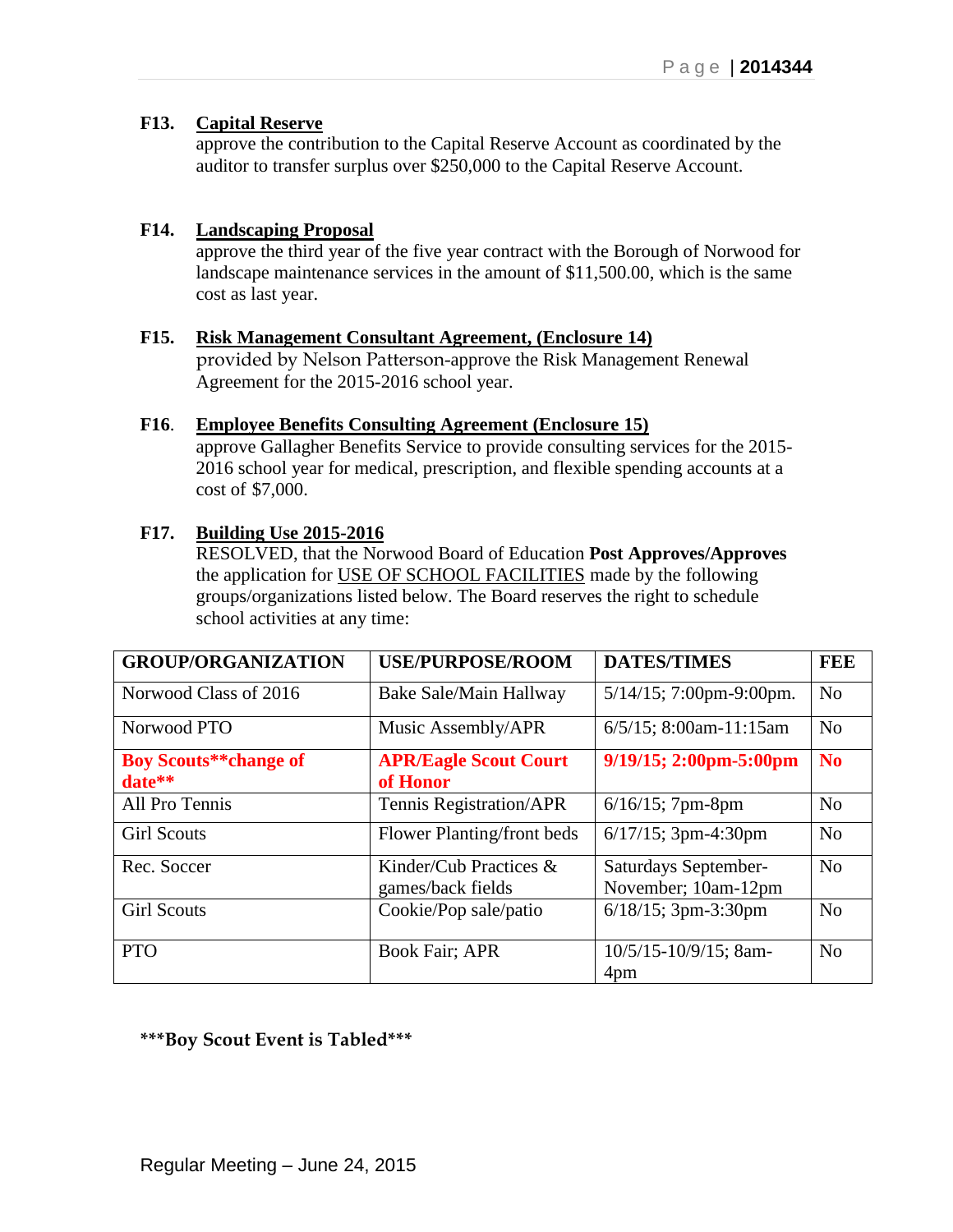Motion to approve Finance items "F18" Moved by: Mr. Sprague Seconded by: Mr. Rubin Vote: All In Favor

| <b>BOARD MEMBER</b>               | <b>AYE</b> | <b>NAY</b> | ABSTAINED | <b>ABSENT</b> |
|-----------------------------------|------------|------------|-----------|---------------|
| Mr. Mathew Ross, President        |            |            |           |               |
| Mr. Joel Rubin, Vice President    |            |            |           |               |
| Ms. Sally Diaz, Trustee           |            |            |           |               |
| Ms. Elizabeth Giampaglia, Trustee |            |            |           |               |
| Mr. William Snyder, Trustee       |            |            |           |               |
| Mr. Michael Sprague, Trustee      |            |            |           |               |
| Mr. G.C. Vaghasia, Trustee        |            |            |           |               |

## **F18. Building Use, Enclosure #16**

approve the use of the school building and grounds on 30 Saturdays during the 2015-2016 school year by the Korean Educational Institute as per the agreement.

**New Business –** Mr. Rubin thanked Mr. Ammerman and Administration for Graduation and the 8<sup>th</sup> grade grandparent presentation that mesmerized the students. Ms. Mazurek did an excellent job.

### **Old Business**

### **Public Participation**

Moved by: Mr. Rubin Seconded by: Mr. Vaghasia Time: 8:20pm

-Mrs. Orecchio addressed Mr. Sprague regarding the renting of the facility-she is happy the Board is looking to obtain money to put back into school, but this money cannot offset taxes and will cause wear and tear on school.

Mr. Sprague said that the Budget for 15-16 year is already struck and any money realized between July 1- June is unanticipated revenue that would go into Capital Reserve fund which we use to maintain the building. The school has no ability other than a referendum to do this. We would need to go into contract by February 1 whether someone intends to use the building, Sept 1 to June 30. They have 5 busses that pick up students. This organization will not need the outside of the building or the fields. We have had Cho Dae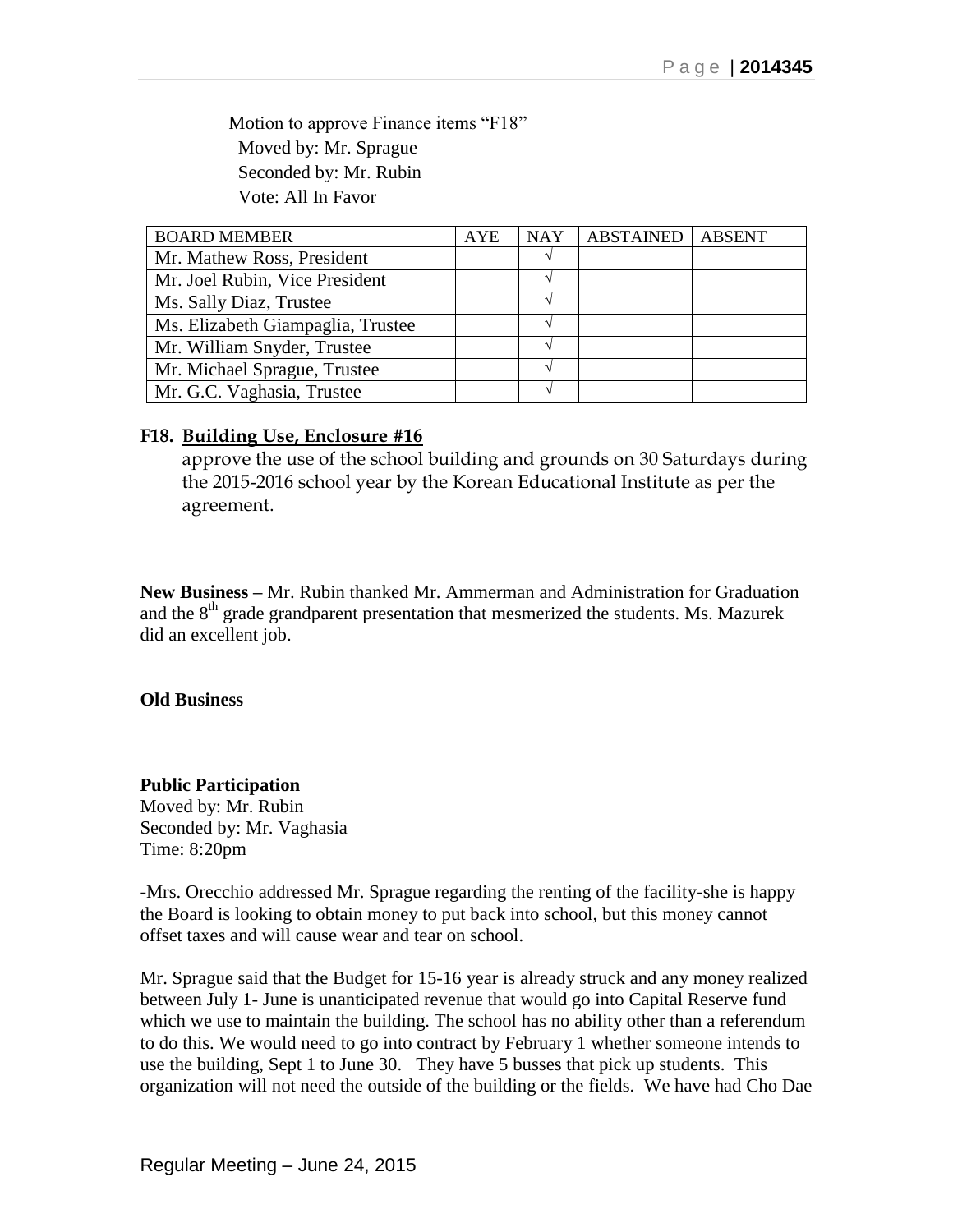Church here since 2007 and they have purchased a building and are renovating it so the ability on our part to replace the income from the Church is an issue.

Joel Rubin stated that State Aid stays flat, 9MM tax levy, which means \$180,000 comes into the school. That money has to cover the increase in health insurance for our employees, salary increases, teachers and staff, so alternate revenue sources are important.

Anthony Foschino states that he does not want to lease out the building to anyone - any day of the week, and stated that it's your budget, we don't need money from additional revenue sources, he does not want any strangers in the building. He stated that it's your job to keep our children safe.

When asked how much the lease is for Mr. Sprague answered that we are not allowed by law to disclose that because we don't have a final number to vote on yet. We are not authorized to put out numbers when they are not final but as Mr. Sprague mentioned, contract numbers have been discussed as was pointed out and are very favorable numbers to the school district. Cho Dae Church has provided revenue to the school that helped provide laptops and laptop carts. The revenue helps to better educate our children. Revenue is generated by the Valley Program and Cho Dae Church however; Cho Dae cannot by law lease for an extended period of time. As far as safety, we had one minor incident but we have never had safety issue.

Mr. Ross spoke about what revenue, obtain through the revenue we generate, has been used for: asbestos abatement, the vestibule for additional security, 21 heating systems, capital reserve projects; revenue allowed us not to start cutting other programs or staff, and would enable new programs such as robotics- etc. The public asked for baseball and softball for a school team and we voted to do it and that cost money. Our first obligation is to the school In addition there was, roof repair, all window replacements and window film for security. There are Rod projects - we put out 100% and we get 40% back. The additional money will do wonders for us and for our projects for our students and improve the facility. Any program will have bumps and kinks in the road and this is only one year lease. Safety is of course a priority in our school.

Carol Leman – said she came into the building on a Sunday, yet Monday through Friday has to be let in.

Mr. Ross said we have not heard of anyone being let into the building- and we will look into it- It is very important for custodians, students, rentors – that we develop policies and that they are enforced. Our custodians should be the only ones opening the building when the school is not in session and we will address this concern. As we said, this is the first we are hearing of this.

Jill Beer – Asked about play rehearsal possibly being moved from 3-6. On Saturday, students are here for 5 straight hours.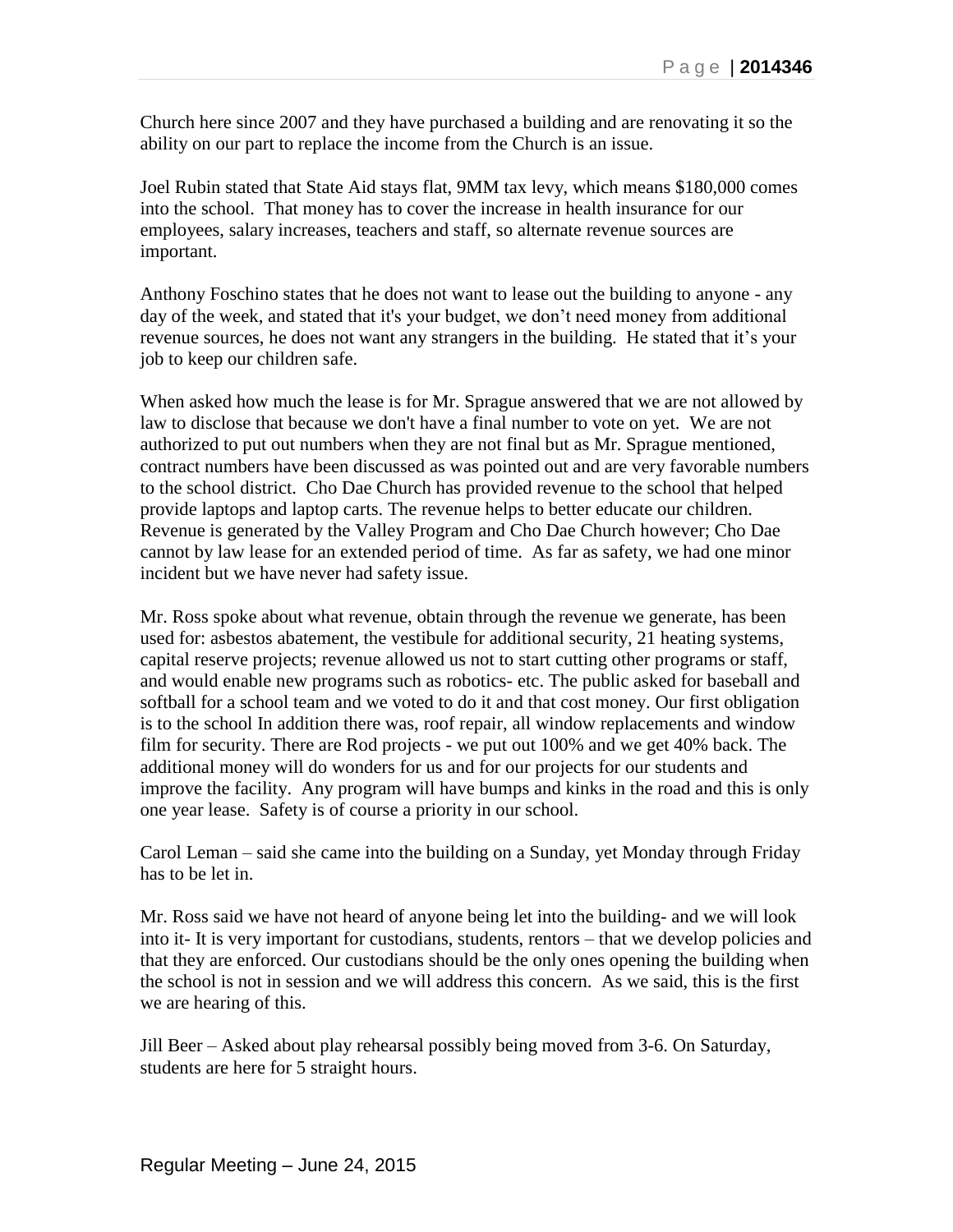Mr. Sprague said that we understand we have to work on a reasonable compromise.

Mike Casey asked if we rent for \$100,000 will we recapture every cent we expend. i.e. utility, custodian salary etc.

Mr. Sprague said that the lease is set up that the rental by law includes a separate billing for utilities and also has separate billing for technology which would be use of the internet and smart boards-not any computers or other equipment and the cost of the custodian.

Alyson Griffith – asked as educators - Do we get to trump the rental use of the building?

Mr. Sprague- we went back and looked through the calendar, we know building use issues come up but we have researched any prior usage and found no conflicts.

Sam Gruber – asked about problem in classroom usage and how it would be handled.

Suzanne DiBiasa –spoke about the concessions for Norwood students – Cho Dae may be a wonderful asset and give us a technology break, but the PTO will raise the money –the Vote should be no - the minute our students are effected we should walk away.

Lori Heaney – at what point is it not for the money. The school will be used for outside sources on Saturday and Sunday.

Mr. Ross- We have been generating revenue in this manner for years now, if we vote to do this it's one year - every argument was had when the Cho Dae church came however the funds helped improve the school- but, we cannot rely on that because the possibilities change every year.

Kevin Passante – disagree with this, it is not the same as Cho Dae-not sharing with the community, and Cho Dae took away our Sunday use of the building. Many of them are not from our community and don't have children in our rec program, and he wonders what your motives are penny wise, pound foolish- pimping out our school district. He said this is a disgrace and it was secretive. He does not know why he is not allowed to take part and have knowledge of the negotiations.

Joel Rubin spoke about his ties in the community and he takes offense about the accusation about a secret agenda, and I can tell you with certainty, Shop Rite on a Sunday morning is not the place to have a conversation - there are only 3 people that come to the meetings, and he takes exception at the hostility towards the board trying to do something to make the community better and improve the school, I am not settled with the level of venom; come in and ask questions, open and lively debate but if you're going to come at us we have to be defensive, if we haven't done our due diligence but to assume that the seven people here are idiots is offensive.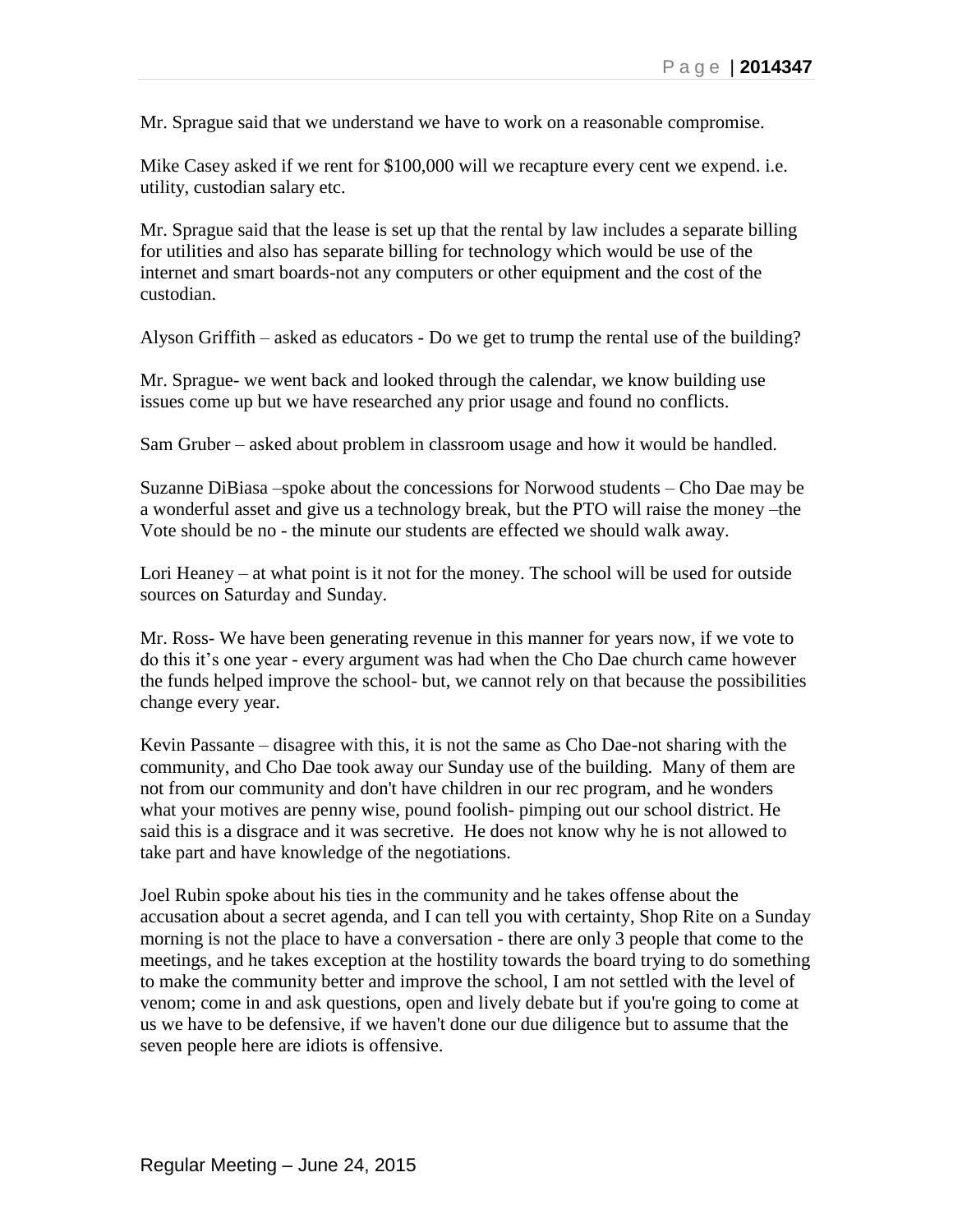Liz Giampaglia stated that we get emotional and love our students, protect our classroom, we have had a back and forth during the committee conversations and we appreciate parents and teachers and board so we can talk like this. We are trying our best to make a decision that is best for our students.

Joe Korner -the fact that the board will consider what we are saying and how it will impact the community, school and security - is all that worth it to put extra people in the community?

Steve Santo - member of the community - we know each other, we can't quantify the benefits, and we are not comfortable with this because they not invested in our community. Two plays during the year, we are boxing ourselves into a corner. Does the cost and benefit merit doing this?

Ed Cammarata – If people can look at the agenda so this information is not a surprise – it should be on the website two to three days earlier so it would be more accessible.

Anthony Plescia –he spent much time building with the recreation program and we do use the fields as does the community.

James Ferrara – understands that the Board must be creative with money and executing your managerial role within legal constraints.

Steven Fogerty,Esq. the Board Attorney spoke regarding that the Board can lease out the building when not used for school activities. The restrictions are greater when the students are in the building and/or accommodating a religious organization. We would build into the lease what areas they have access to and criminal background checks for the employees.

Gina Stonitsch asked about if the play and if basketball were consulted. She also asked about safety being an issue and when and how the decision would be made.

Mr. Ross said we will be voting on whether agreement to use the building on this matter and we are taking all the comments into consideration. The second phase of the meeting, B&G committee, regarding the actual lease. Negotiations cannot be voted on in public.

Mrs. Snyder spoke in regards to the NEA and said they were never informed, never mentioned, concerns for the teachers and technology and things happen and could ruin a lesson plan for the day.

Mr. Ross said that the classrooms are used now by other people and there have not been any problems that we are aware of.

Jennifer Mendoza – stated that she is here to make a statement about issues within the district by the school itself, legal concerns that have a direct impact , i.e. Special Education has been out of compliance twice with an IEP and Administrators' response in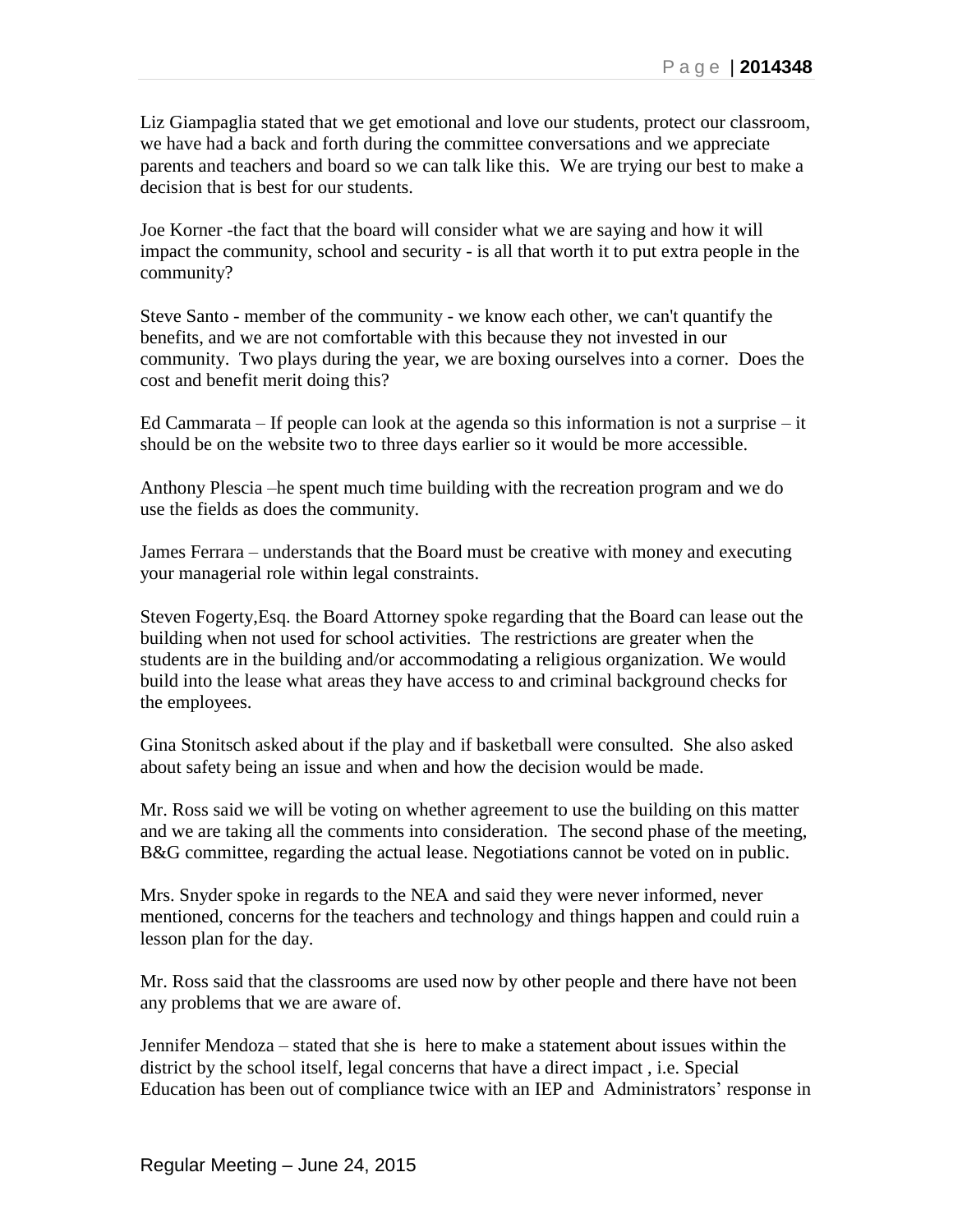regards to this. My child was supposed to use an outside resource, paying an outside person for this service. She feels there was a lack of transparency. A month ago she sent an email regarding are the services being provided and did not hear back. This is just a public statement. She came here and would like it handled.

John Miller - appreciates everything that the Board does. One question: if all the Norwood students were here, and this school is going to be used, what do you think they would say.

Mr. Ross said that the students would go along with what the parents said.

Robert Greenberg - taxes go up, state health insurance is up, - the shortfall that you are discussing can be made up by the PTO instead of renting the building.

Jeanne Foschino – said she comes to the meetings and snide comments are made. Responses are brief and off topic and the tone is begrudging.

Mr. Vaghasia- we cannot always comment in public. We took notes and will go into executive session to discuss. We are volunteers and come in and do the best we possilbly can, and do the best to come up with creative ways of revenue - to provide new programs and different clubs because finance is an underlying factor.

Mr. Foschino-asked for communication - when you have a topic before the board, people are unaware how it is impacting the community, communication should be sent out.

Ms. Bajakian - are you making a decision tonight? What is the next step if they don't like the decision?

Mr. Ross – yes, the decision will be made tonight. It is the Board's discretion to make this decision as the voting body. When contract is actually finalized we will be voting on for building use.

**Closed to the Public** Moved by: Mr. Rubin Seconded by: Mr. Vaghasia Time: 10:14pm